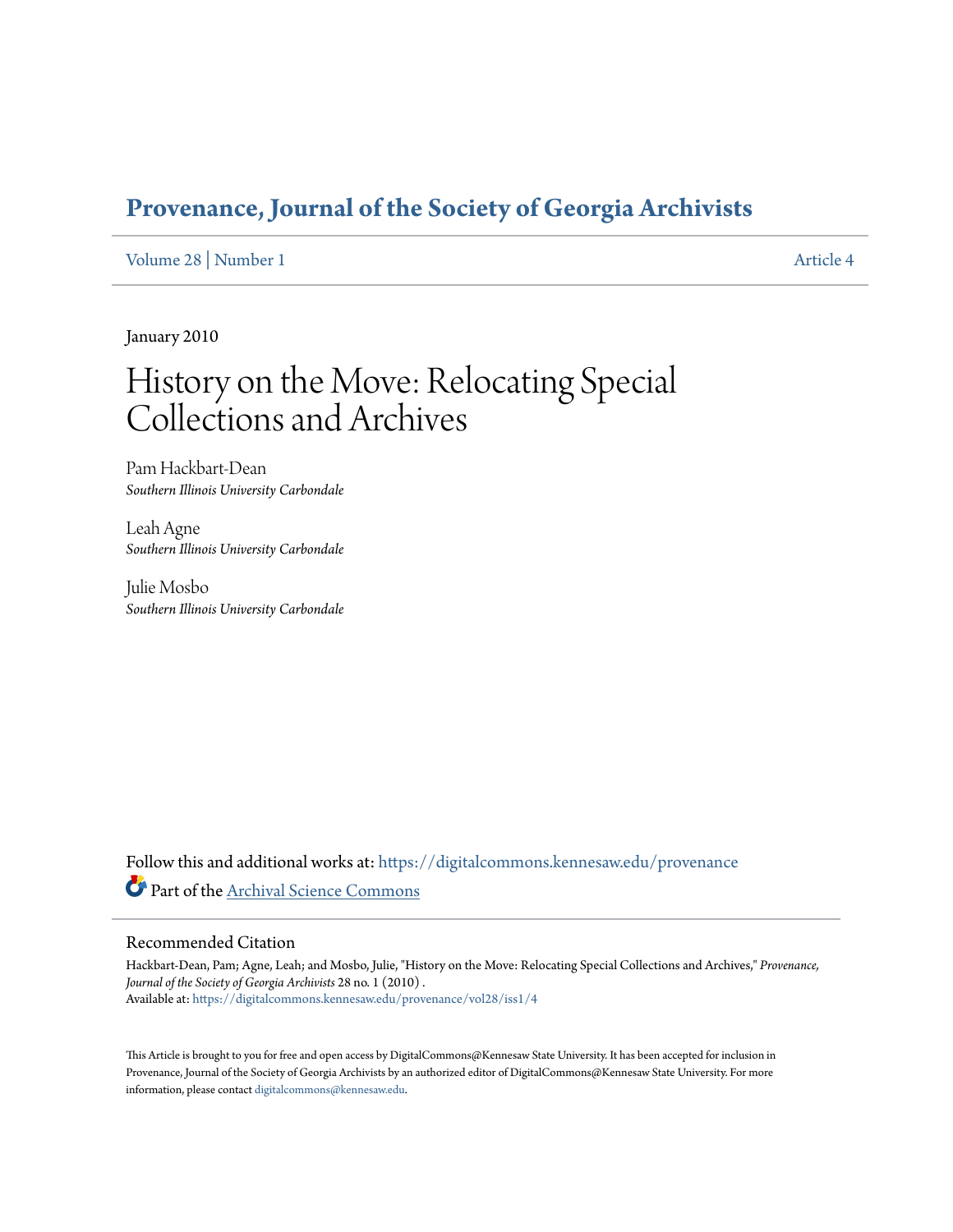#### **History on the Move: Relocating Special Collections and Archives**

Pam Hackbart-Dean, Leah Agne and Julie Mosbo

As anybody who has moved from one house or apartment to another knows, moving is hard work. It requires physical strength, to be sure, but it also demands mental strength since any move will cause a mixture of excitement, frustration and anxiety. The most crucial step to minimize mental stress is planning, which should be started as far in advance as possible. Because every move offers its own challenges, communication, coordination and flexibility are also essential. The same principles apply to moving an academic library's special collections. The focus of this article is on the preparation and execution of a move. In it, we highlight the level of attention to detail entailed, which in turn necessitates an amazing amount of planning. And even then, contingencies arise. We share experiences that demonstrate the likelihood of obstacles along the way, problems to be resolved and the potential scope of post-move recovery projects. A successful move will ensure that the collections are undamaged by either the move or their new surroundings and that they are available to researchers as soon as possible. While the goal is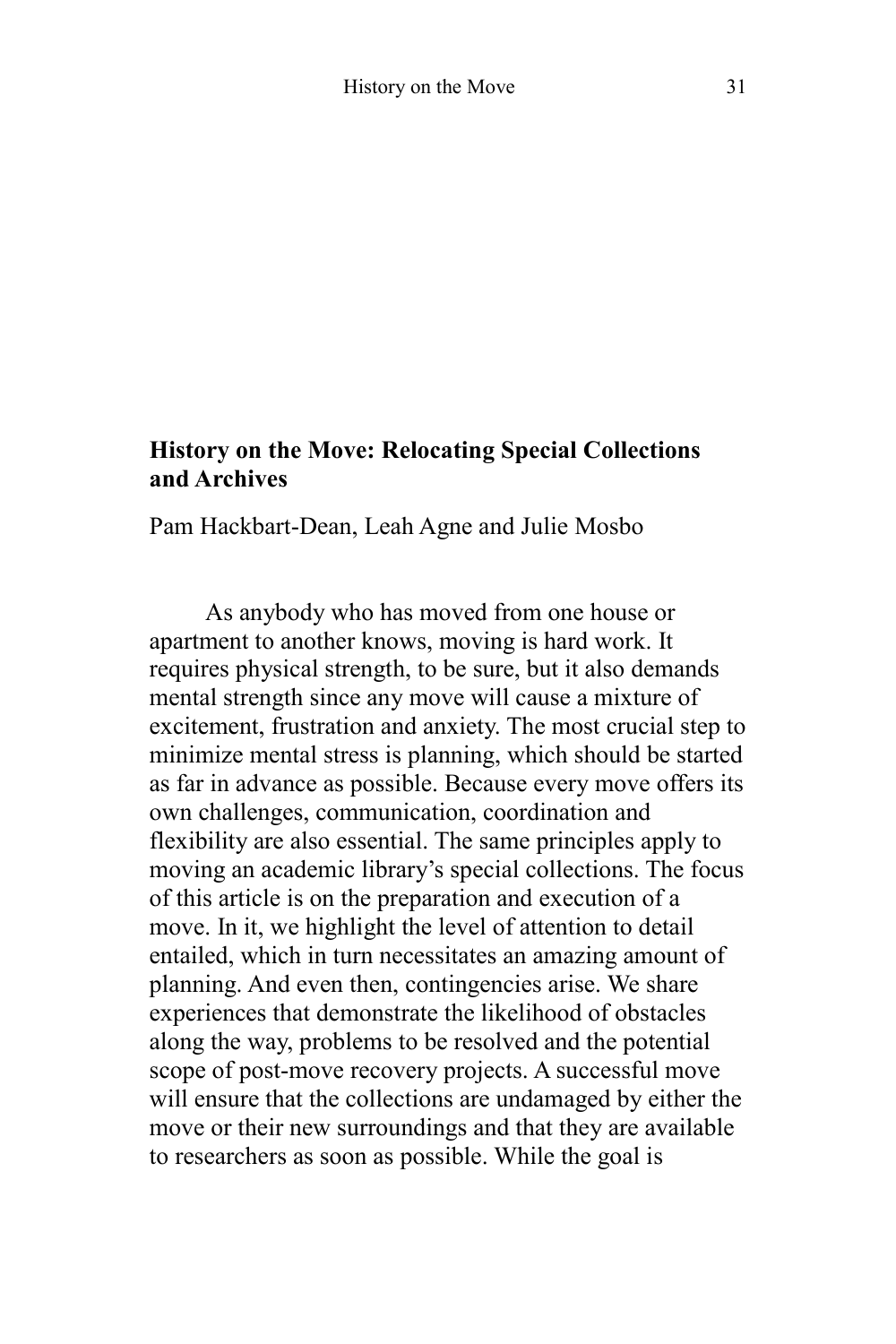straightforward, the reality can be a challenge for any special collections center.

Established in 1956, the Special Collections Research Center (SCRC) of Morris Library at Southern Illinois University Carbondale (SIUC) holds 80,000 volumes of rare books and approximately 20,000 cubic feet of manuscripts and photographs in all areas of the University's curriculum and research interests. Early collections focused on the history of southern Illinois and modern literature. More recently, SCRC has grown in three particular areas: American philosophy, freedom of the press and censorship, and Illinois political history. SCRC continues to acquire materials related to southern Illinois history, American and British expatriate writers, and the Irish Literary Renaissance. SCRC also maintains the University Archives, documenting the school's history from a small teacher's college in the 1870s to the post-World War II boom in higher education that transformed SIUC into a modern research institution.

Our collections consist of late nineteenth to twentieth century types of paper, monograph and photograph collections, as well as bound ledgers, sound recordings (cassette tapes, reel-to-reel, wax cylinders, vinyl records), visual recordings (film, U-matic, beta tapes, VHS, DVD), a limited number of maps, architectural drawings, posters, portraits, and three-dimensional objects. Our rare book holdings range from old and fragile materials to current publications.

In 2009, SIUC completed a \$56.5 million renovation and expansion of the first five floors of Morris Library: to date, the largest capital project in the school's history. This massive undertaking included a 50,000 square foot addition and a complete makeover of the library's exterior and interior. During the previous four years, the bulk of the library's several million volumes, as well as its staff, were relocated to a new Butler-type storage building, specially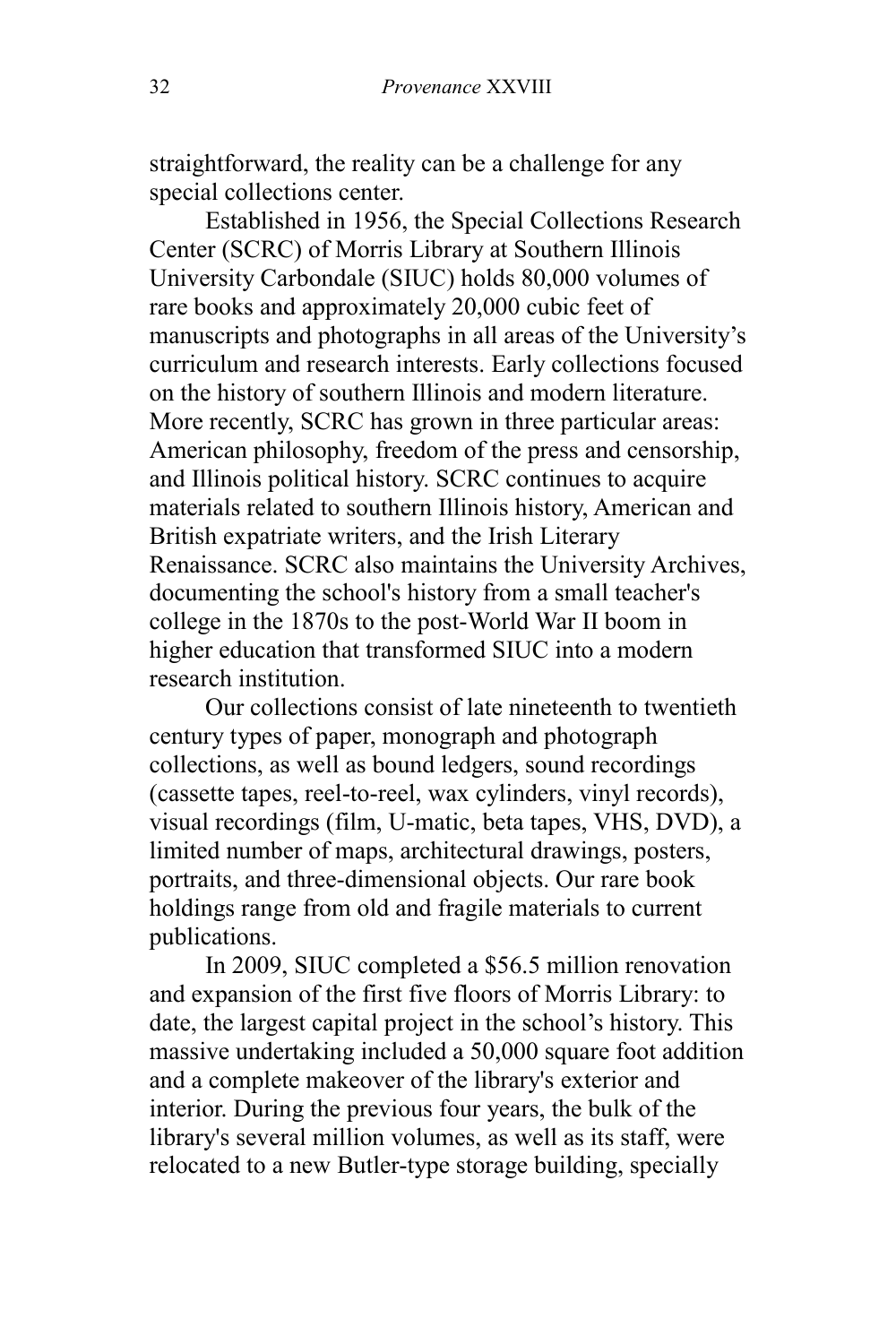constructed on the edge of campus. Other library services were moved to existing structures, including an old lumber yard building and a former dorm. SCRC moved to two existing offsite storage facilities in 2005. These buildings held both collections and staff, with onsite reference service limited to one location. One building had been designed as library offsite storage, which meant that shelves were sized for books rather than archival boxes, though it did have a caged area which made it more secure. The second building, formerly a lumber yard building, also contained book shelving; additionally, we were able to install some mobile archival shelving. This building was off-campus in an industrial area. It had a barbed wired fence around the property and no signage, as well as an alarm system directed to campus police.

As a unit of Morris Library, SCRC had continual discussions with architects, university personnel and library administration about plans for security, environmental controls, and appropriate shelving within the renovated library. Any renovation or construction project typically encounters setbacks and delays, and ours did as well. Owing to our sensitive holdings, we were the next to the last unit to move back into the library. Circulating library collections and personnel had moved back in three stages, each stage being delayed at least three months due to construction issues. This added up to plenty of coordinating experience between university and library administration by the winter of 2009, when it was our turn to move. Leading up to this project, our staff consisted of four full time staff, three faculty and four students. We also hired two extra help positions. One assisted with surveying holdings, tagging individual collections to be moved, and updating our shelving locations once we moved into our newly renovated area, while the other worked on publicity projects in the new building. At the time we did not have a manuscript archivist, so the SCRC Director oversaw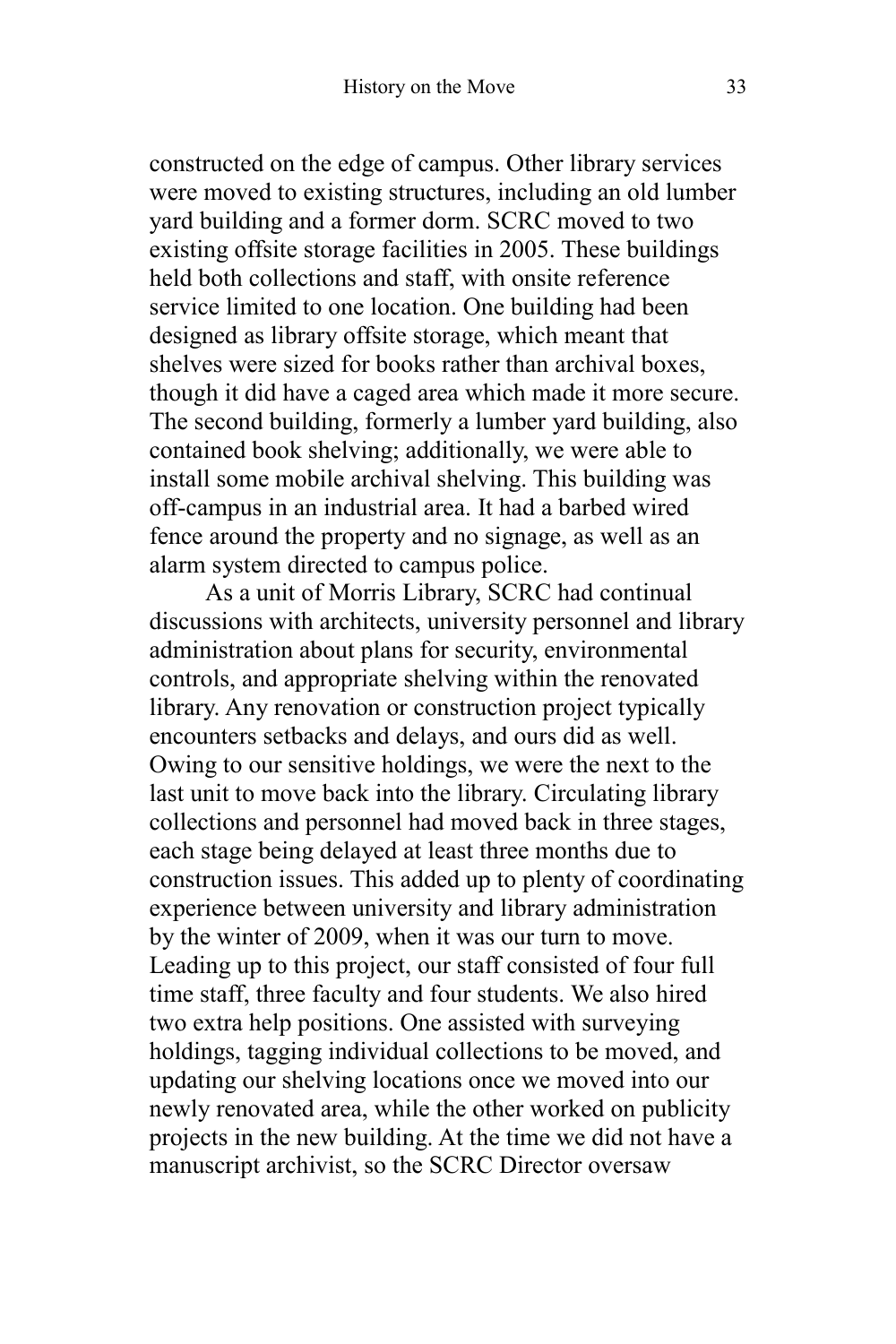preparations for moving the manuscripts.

Before planning the project, we reviewed the archival and library literature and found a wide spectrum of views on planning and moving library materials. However, there was less discussion of unexpected things that could go wrong even with extensive and conscientious planning.

A number of articles provide helpful examples pertinent to individual repository settings. These individual stories provide consideration on management issues pertinent to any move, including planning, moving personnel, building design and construction, public relations, staff morale, preservation, and security. Eleven archivists who have been involved in moves from small to grand in scale at institutions of all sizes recount cautionary tales and lessons learned in *Moving Archives*, edited by John Newman and Walter Jones.<sup>1</sup> Each of the archivists shares the common bond of moving an archival collection with few published guidelines in professional literature. Each author teaches us something new, reinforces what we already knew, and illustrates certain patterns. Their differences serve to explain how varied approaches can result in a successful move and how disasters can be avoided.

Two recent survivor tales related to renovation and moving are Emily Weaver's "Renovating the Atlanta" History Center Archives: Moving People, Places and History" and Leigh McWhite's "A Comedy of Errors: Repository Renovation in Reality." Weaver discusses relocating collections during a renovation and moving them back to a permanent space, as well as layout plans for the "new" Special Collections at the Atlanta History Center.<sup>2</sup>

 $\overline{\phantom{a}}$ 

<sup>1</sup> John Newman and Walter Jones, *Moving Archives: The Experiences of Eleven Archivists* (Landham, MD: Scarecrow Press, 2002).

 $2^{2}$  Emily Weaver, "Renovating the Atlanta History Center Archives: Moving People, Places and History," *The Primary Source* 28 no. 1 (2008).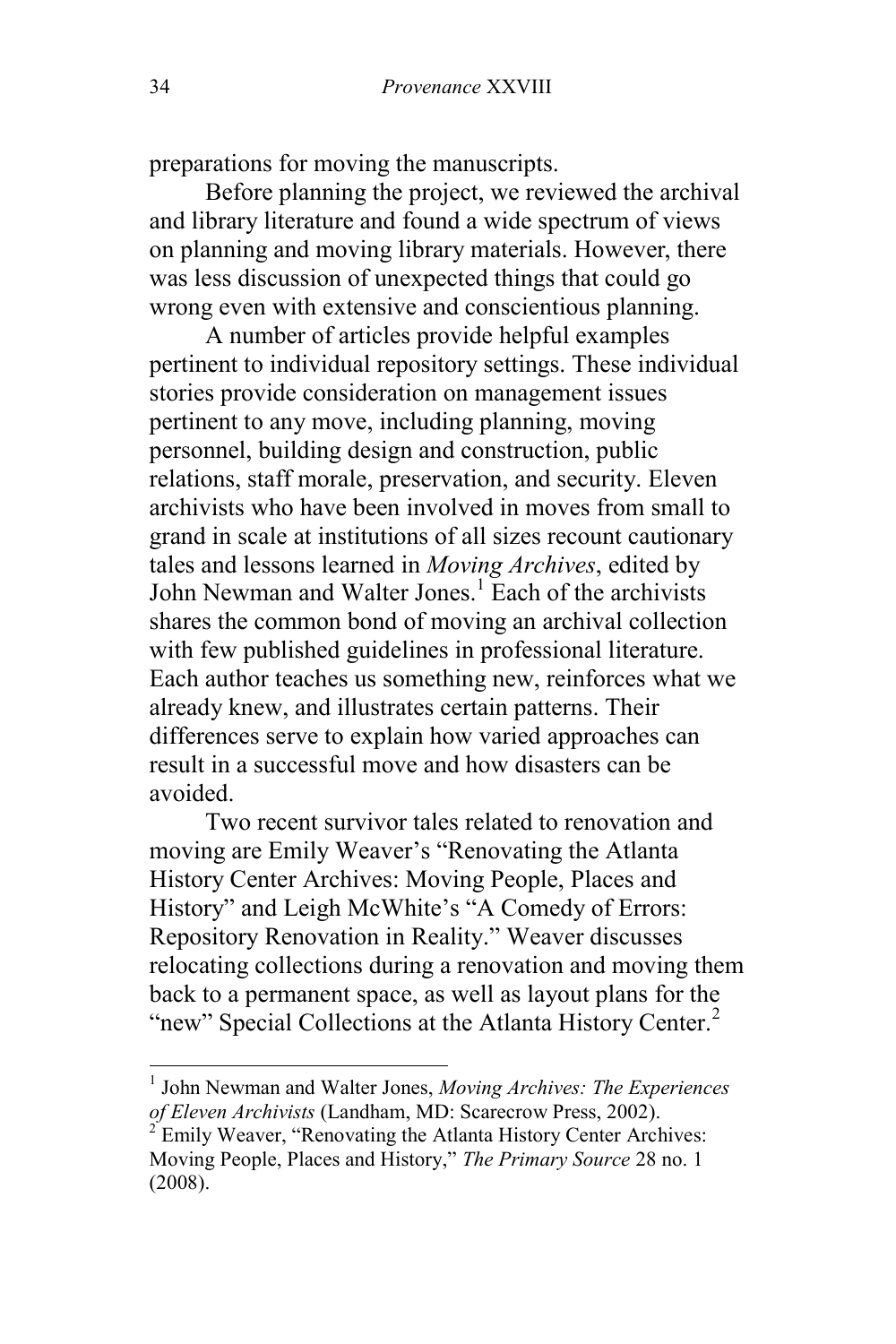McWhite chronicles the University of Mississippi's Archives & Special Collections timeline as anecdotal evidence of various hazards and problems one repository experienced during the construction process. It is a cautionary tale. $3$ 

Other resources are designed specifically to assist those planning and executing moving an archives and directed to those who have never taken on this responsibility. These articles contain specific information on packing, security, preservation, as well as equipment, personnel, and transportation required when moving an archives. Mary Frances Morrow's "Moving an Archives," identifies common challenges encountered during a move.<sup>4</sup> Ted Ling describes the process of relocating an archives from an old to a new building. $5$  Caroline Bendix gives guidance on best practices for moving collections.<sup>6</sup> Helen Forde discusses the organization and planning required for a successful move.<sup>7</sup> Finally, Thomas P. Wilsted's *Planning New and Remodeled Archival Facilities* discusses various aspects of planning a move from establishing a budget to creating a move schedule. $8<sup>8</sup>$ 

The Northeast Document Conservation Center has published *Protecting Collections during Renovation*, a thorough leaflet authored by Karen Motylewski, which

l

<sup>&</sup>lt;sup>3</sup> Leigh McWhite, "A Comedy of Errors: Repository Renovation in Reality," *The Primary Source 28*, no. 1 (2008).

<sup>&</sup>lt;sup>4</sup> Mary Frances Morrow, "Moving an Archives," *American Archivist* (Summer 1990): 420-431.

 $\frac{3}{5}$  Ted Ling, "Shifting the Sands of Time: Moving an Archive," *Journal of the Society of Archivists* (2000), 169-181.

<sup>6</sup> Caroline Bendix, *Packing and Moving Library and Archive Collections* (London: The British Library, National Preservation Office, 2005).

<sup>&</sup>lt;sup>7</sup> Helen Forde, "Moving the Records," *Preserving Archives* (London: Facet Publishing, 2007), 155-176.

<sup>8</sup> Thomas P. Wilsted, *Planning New and Remodeled Archival Facilities* (Chicago: Society of American Archivists, 2007), 131-141.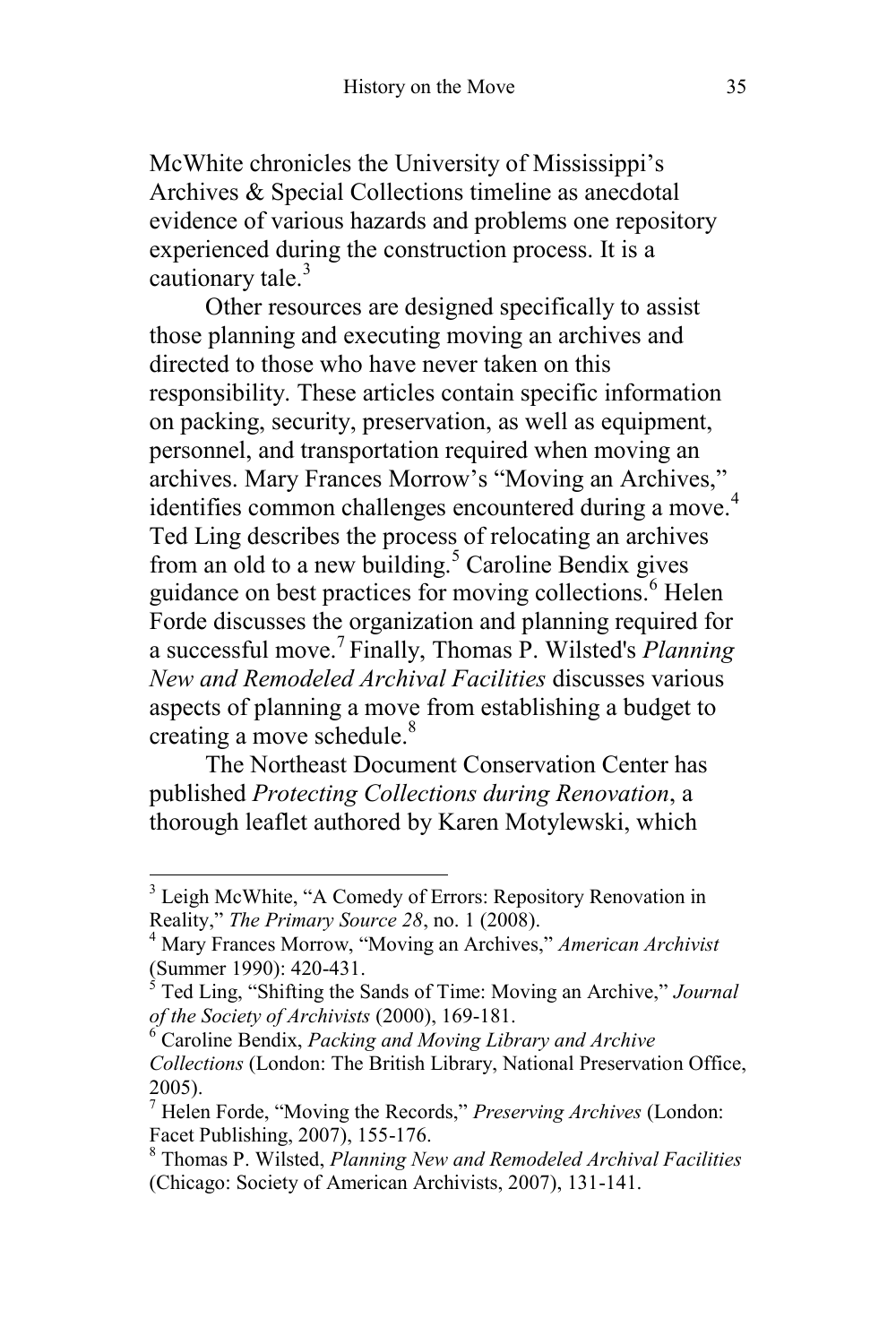proposes ideal solutions for renovation planning and for responses to fire, water, chemical hazard, and security emergencies. While there are no ideal situations and solutions in any renovation, Motylewski provides the basic understanding needed to apply ideal concepts to realistic, organized chaos.<sup>9</sup>

#### **Laying the foundation: Where did We Start?**

#### *Project Planning*

The previous SCRC Director, who had helped design the unit's new space, retired shortly after the project began. In 2006, the newly appointed SCRC Director, as well as a new University Archivist and Political Archivist, arrived in Carbondale. A new Rare Book librarian joined in 2008. Although the physical layout of the new space had been determined, some changes were allowed, such as installing security cameras in the reading room, acquiring appropriate archival shelving, increasing processing space with bigger tables, and adding wireless capability in the processing room and stacks area.

One of the first priorities for the new staff was to survey the holdings at the two storage sites. The new SCRC Director soon realized--after evaluating the overall size of the collections--that there was not enough space to move the entire holdings back to the newly renovated space. We decided to leave the archival copies of theses and dissertations, as well as unprocessed political and manuscript collections, in the "off-site" storage. Maintaining reference and access was another priority as was preparing individual collections for the inevitable move. Acquisition and collection development took a back

 $\overline{\phantom{a}}$ 

<sup>&</sup>lt;sup>9</sup> Karen Motylewski, "Protecting Collections during Renovation," (Andover, MA**:** Northeast Document Conservation Center, 2007) http://www.nedcc.org/resources/leaflets/3Emergency\_Management/09 ProtectingCollections.php.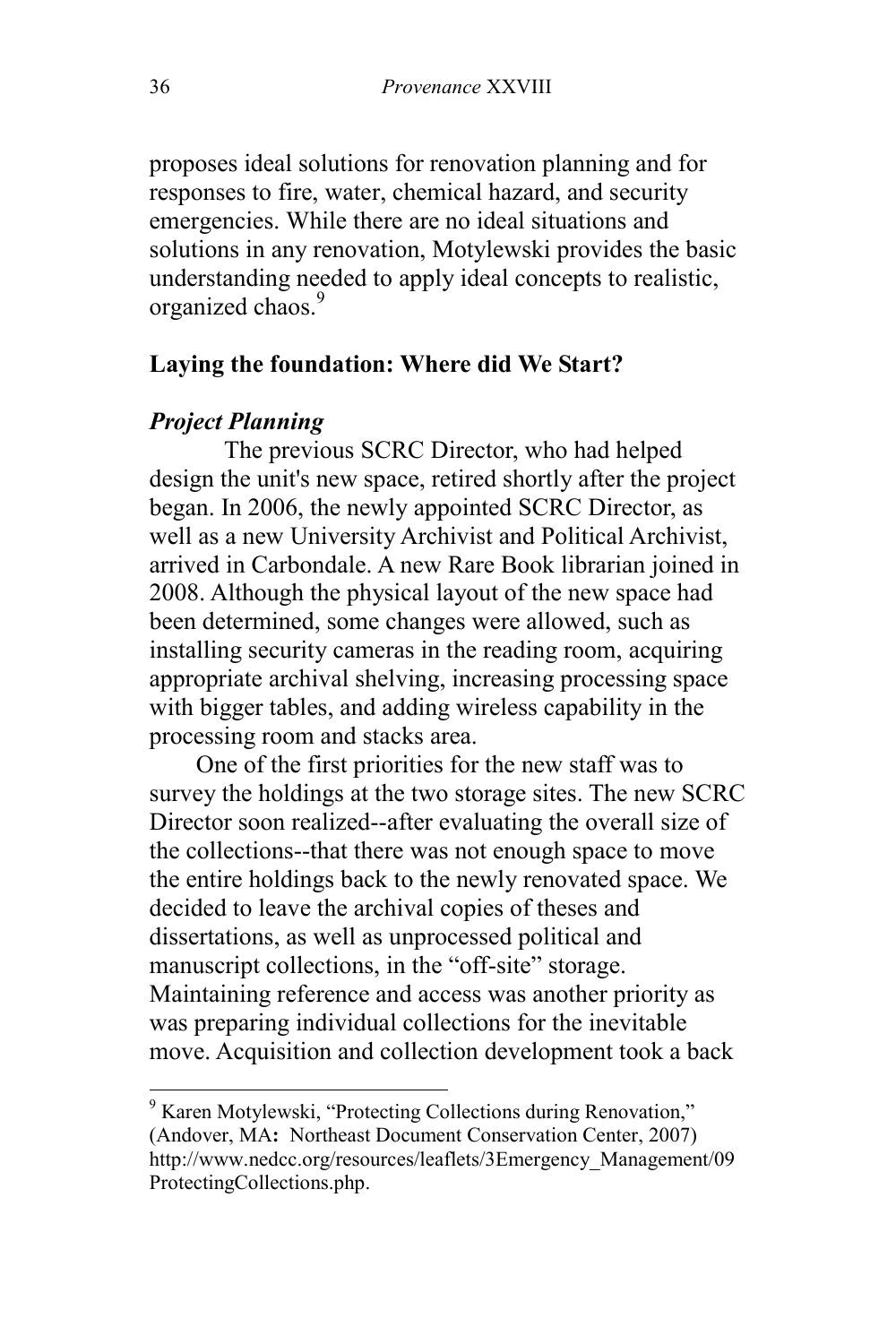seat. We accepted collections that fit our collecting policy but we did not actively solicit collections. Assessing what we had and preparing for our move were our most important tasks.

The university's budget concerns had an impact when it came to selecting movers. Choices included using only special collections staff to move all the materials, hiring local day laborers under the supervision of a professional manager and library staff, or employing a professional library moving company. We met with a library moving firm from St. Louis that would manage and provide labor for the move. However, the cost of this was prohibitive. Since our move was complicated by our various materials' formats and number of locations, we convinced library administration to hire a professional manager and local day laborers. We chose an experienced moving consultant who had planned and executed the move of the general collection of Morris Library and had experience moving other special collections. Most importantly, the consultant was able to work within our budget.

A date was set several months before the move for the winter of 2009. Due to scheduling and budget constraints, there was no chance of moving the date up to late spring or early summer. As the moving date got closer, we followed the weather reports very closely. Sure enough, two days before the move they began to forecast snow (which turned out to be rain). The Preservation Librarian and the SCRC Director sought to postpone the moving day, but the moving consultant decided against a last minute change.

#### *Assessing services and collections*

One of the hardest elements of planning for any move is to accept its impact on other projects. Depending on the state of the collections and the extent of processing or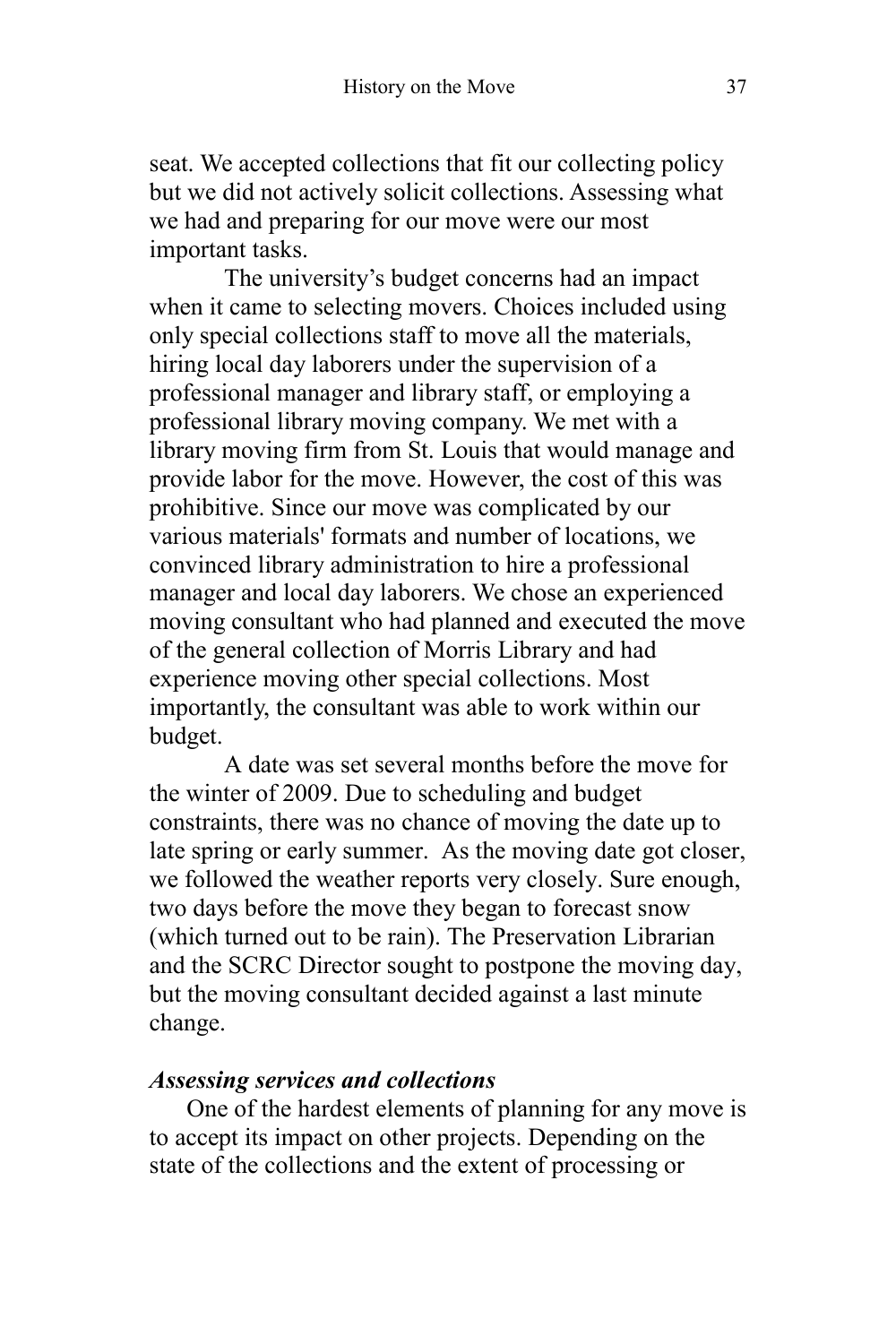accessioning backlogs, the tasks of labeling, measuring, and rehousing for a move will require considerable time and effort. Because we had moved once, we hoped that the collections were shelved in consistent order. Even so, we began initial planning for the move two years before the anticipated move date. This meant putting excellent projects and ideas aside for a limited time, which occasionally frustrated staff and patrons with seemingly "slowed" services and a temporary focus on physical rather than digital horizons.

Ignoring the normal divisions of labor, all staff contributed to the arduous and repetitive physical tasks of move preparation, assisting with such things as shelf reading, repairing labels, and dusting off boxes. It was important that all staff members fully understood the reorganization project that was underway and the importance of adhering to strict shelving and reshelving protocols during the period leading up to the move. The task of move preparation could become exponentially more time consuming if staff members undid each others' efforts. The tasks we worked on included:

- $\bullet$ Shelf reading to create an accurate container by container shelf locator or to update the current shelf locator.
- $\bullet$ Surveying for labels that needed to be replaced or reattached.
- Fixing incorrect or unclear labels.
- Measuring odd-size containers and logging standard  $\bullet$ container sizes, item by item.
- Repairing existing containers.
- Ordering archival-grade containers to replace any  $\bullet$ damaged containers or containers that would not protect contents during normal stacking and handling by movers.
- Accessioning (or re-accessioning) and rehousing  $\bullet$ loose materials in storage and processing areas.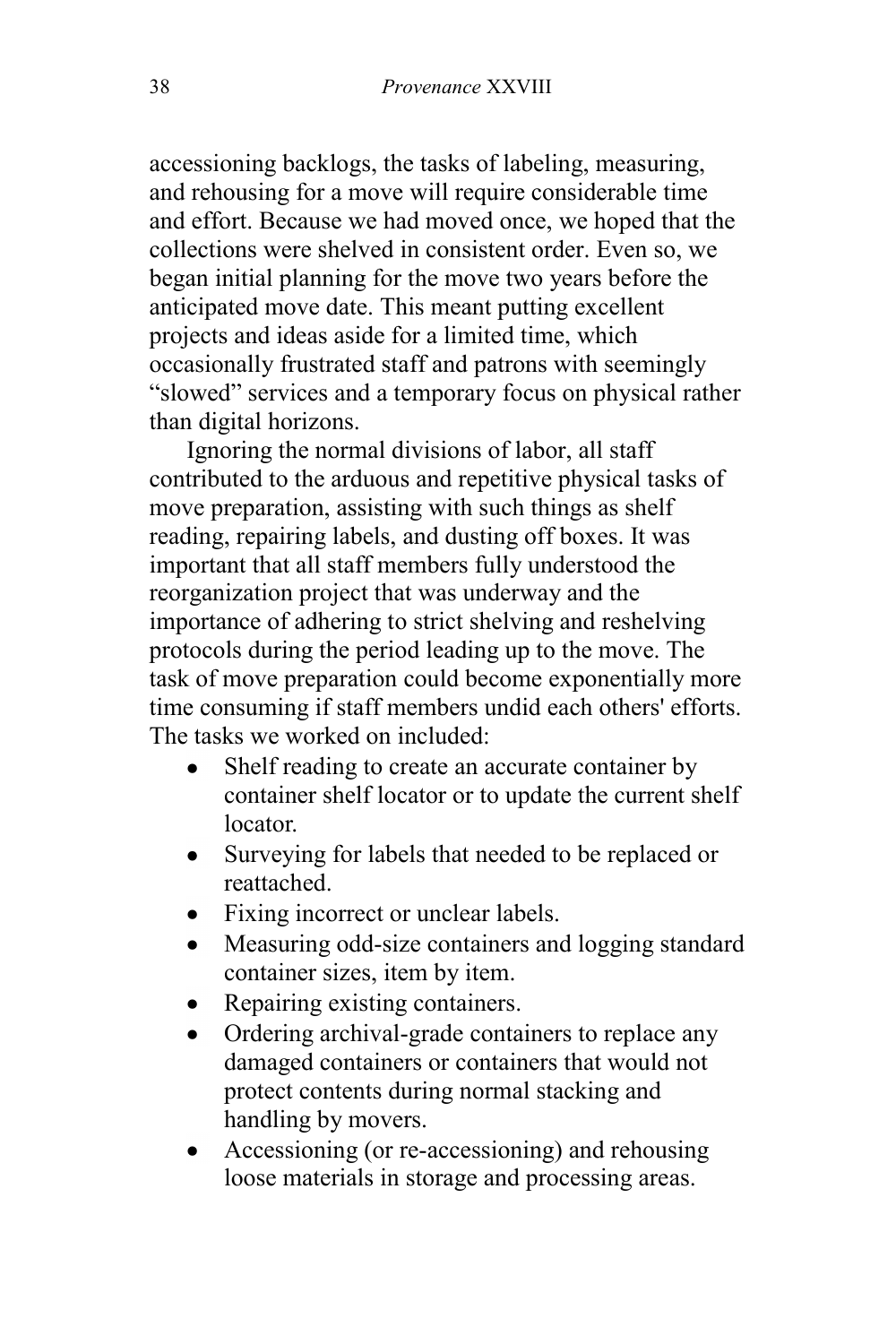- Setting a strict deadline for accessioning (or reaccessioning) and rehousing loose materials in all staff members' personal areas.
- Implementing the consistent use of call slips for retrieving and reshelving materials, if not already in practice.
- Planning a small-scale digital project that students or extra help could work on during the weeks of the actual move and shortly following when materials were temporarily inaccessible. The project we designed was to migrate our digitized photographs from a standalone program into CONTENTdm, which is now available on the web. This included cleaning up and adding to the metadata.

Even with all of those essential projects underway throughout the year prior to the move of the Special Collections, we already had a nagging sense that we were unprepared and behind schedule. In order to work with our moving consultant/manager, the SCRC Director needed a great deal of specific information about each collecting unit at a moment's notice.

To start, each unit was asked to give the Director a list of processed and unprocessed collections, along with the number of cubic feet associated with each collection and their processing status (i.e., if processed, to what level?). The next request involved determining the total physical size of each collecting unit, to be given in inches. In each unit, the individual archivists went around the two storage buildings to measure the rows of shelving and subtract empty spaces from the linear total. This effort encountered the following obstacles.

- It was hard to accurately measure unpackaged, loose, oversized material that had been stored in stacks, some of it awaiting basic accessioning.
- It was difficult to tell how the boxes would be  $\bullet$ arranged on new shelving (not yet purchased) or to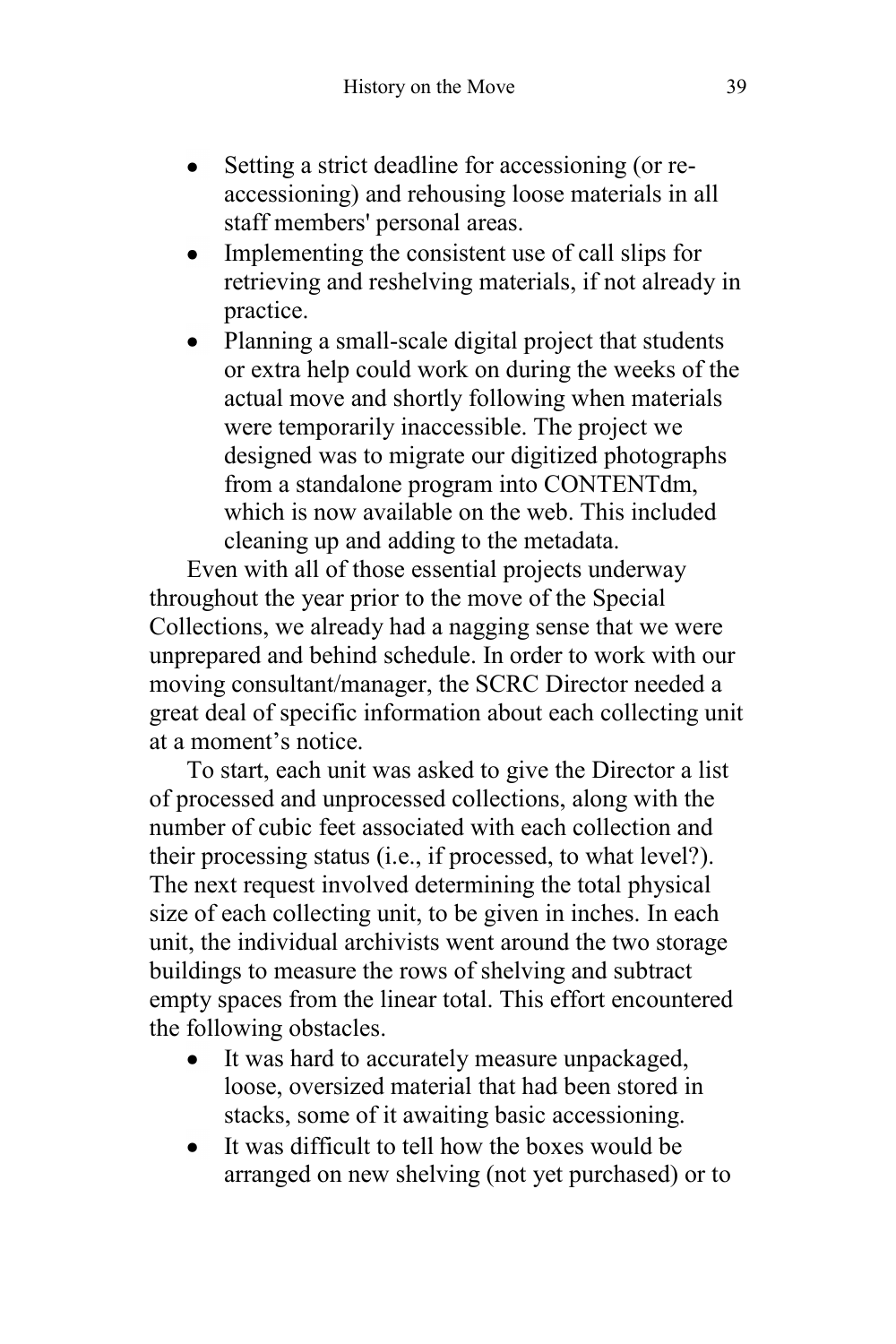be able to estimate linear/cubic feet, depending on how boxes would be oriented.

Unprocessed collections stored by accession  $\bullet$ number in the lumber yard storage facility were interfiled with materials stored for other collecting areas and had to be measured one box at a time, rather than by rows.

Once the initial survey was completed, each unit was asked to report how many and what type of boxes were associated with each individual manuscript and archival collection, and how much space might be needed for future growth. It soon became clear that we needed to survey all materials from each unit, box by box, and create an item by item shelf list showing the name of each collection, the record group, manuscript number or accession number, the container type (record storage cartons, clamshells, document flip-tops, etc.), the individual container number, an estimate of potential growth, the current location, the destination, and any notes (such as preservation concerns or additional work needed before moving).

Once the information was entered into a spreadsheet, we could use sorting and formula functions to assemble any needed physical description in our new shelf list. We devised codes for each different type of container, from standard boxes to odd shaped materials. This shelf list spreadsheet proved useful over and over again before, during, and even after the move, to answer additional questions posed by the director and moving consultants.

We used it to provide growth estimates and a mapped estimation of how the individual record series and collections would be shelved, including where each collection would start and end in the new building and where spacing would be needed. Once the move started, two more columns were added to list a movers' tag number and a shelf location in the new building for each individual archival container.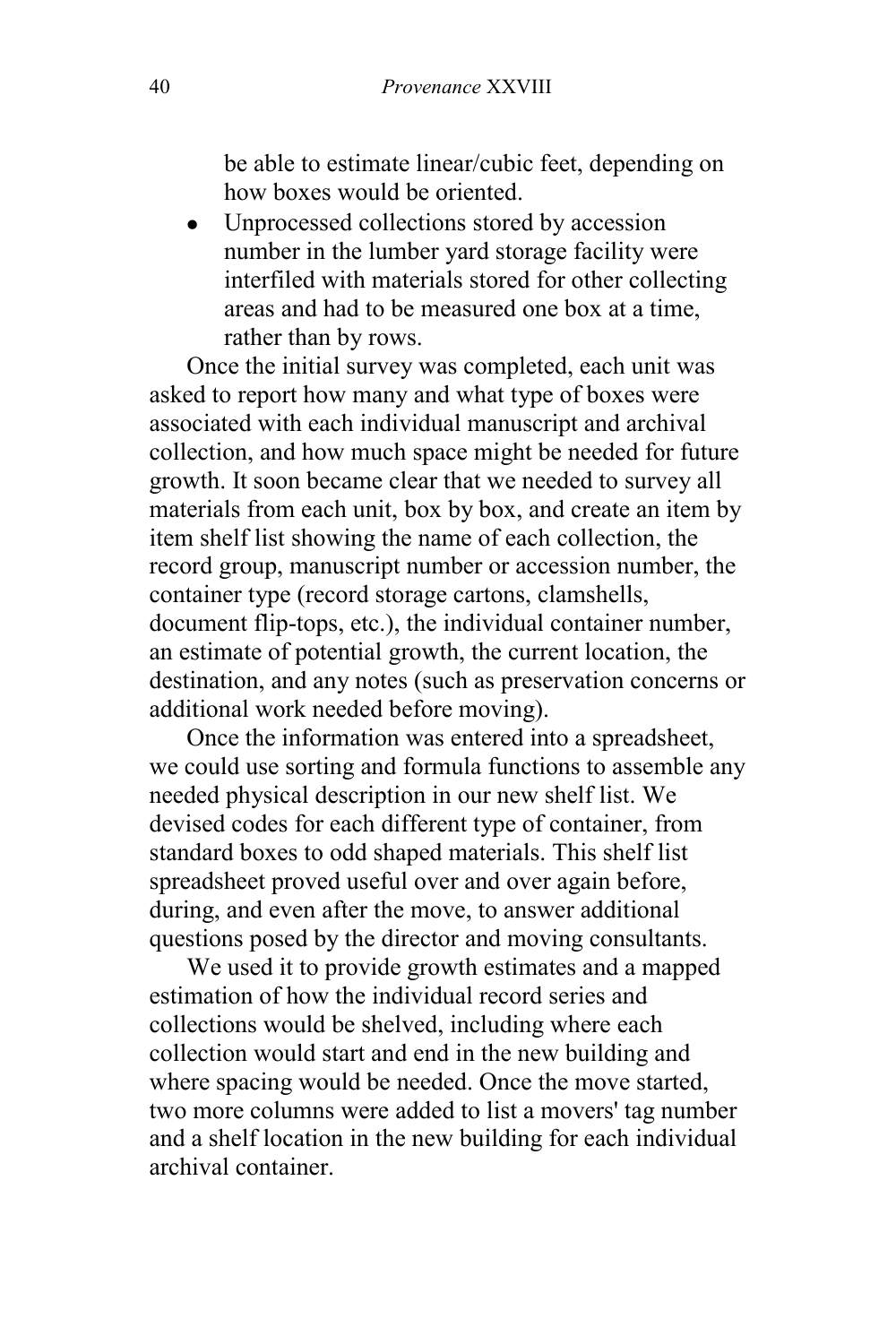|                 | A                                    | в                | c.                      | D                   | E  | F                       | G              | н                  |                        | J.  | K                                                                     | м | N |  |
|-----------------|--------------------------------------|------------------|-------------------------|---------------------|----|-------------------------|----------------|--------------------|------------------------|-----|-----------------------------------------------------------------------|---|---|--|
| 1               | <b>Building</b>                      | Row              | <b>Bank</b>             | Shelf               |    | Collection #            |                | Box #              |                        |     | Box type Accession # Title of RG/Series                               |   |   |  |
| $\overline{2}$  | Storage 2                            | $\overline{32}$  |                         | $\overline{1}$      | 1  | 4                       | $2-1$          | Ŧ                  | <b>RC</b>              | 684 | Ben Gelman Collection Photo negatives, oral history transcripts       |   |   |  |
| $\overline{3}$  | Storage 2                            | $\overline{32}$  | T.                      | $\overline{1}$      | ī  | 4                       | $2-1$          | $\overline{2}$     | RC                     | 684 | Ben Gelman Collection Southern Illinoisian Photographs                |   |   |  |
| $\overline{4}$  | Storage 2                            | $\overline{32}$  | T                       | $\overline{2}$      | ī  | 4                       | $2 - 1$        | 3                  | <b>HOV</b>             | 684 | Ben Gelman Collection Southern Illinoisian Photographs                |   |   |  |
| $\overline{5}$  | Storage 2                            | $\overline{32}$  | т                       | $\overline{2}$      | Ŧ  | $\overline{4}$          | $2 - 1$        | $\overline{4}$     | <b>HOV</b>             | 684 | Ben Gelman Collection Southern Illinoisian Photographs and negatives  |   |   |  |
| $\overline{6}$  | Storage 3                            | $\overline{11S}$ | 4.5                     |                     | 12 | 1                       | Ŧ              | $1 - 17$           | Doc-17                 |     | MacVicar                                                              |   |   |  |
| 7               | Storage 3                            | <b>11S</b>       | 2.3                     |                     | 15 | 3                       | 1              | 1                  | Doc-12, RC-            |     | Krause                                                                |   |   |  |
|                 |                                      |                  |                         |                     |    |                         |                |                    | Doc-16, RC-            |     |                                                                       |   |   |  |
| 8               | Storage 3                            | <b>10N</b>       | 4                       |                     | 16 | 3                       | 1              | $1-18$             |                        |     | <b>Axtelle</b>                                                        |   |   |  |
| 9               | Storage 2                            | 36               | $\overline{\mathsf{k}}$ | $\overline{7}$      | 16 | 8                       | Ŧ              | Ŧ                  | <b>HOV</b>             | 746 | Elena Sliepcevich Papers                                              |   |   |  |
| 10              | Storage 2                            | $\overline{23}$  | M                       | $\overline{6}$      | 16 | 8                       | Ŧ              | $\overline{2}$     | <b>RC</b>              | 746 | Elena Sliepcevich Papers                                              |   |   |  |
| 11              | Storage 2                            | $\overline{24}$  | $\overline{\mathsf{D}}$ | $\overline{1}$      | 16 | $\overline{\mathbf{8}}$ | Ŧ              | 3                  | <b>RC&amp;VO</b>       | 746 | Elena Sliepcevich Papers                                              |   |   |  |
| 12              | Storage 2                            | $\overline{36}$  | J                       | $\overline{1}$      | 16 |                         | Ŧ              | $\overline{4}$     | RC&VO                  | 746 | Elena Sliepcevich Papers                                              |   |   |  |
| 13              | Storage 2                            | $\overline{24}$  | F                       | 7                   | 16 | 8                       | Ŧ              | 5                  | <b>RC</b>              | 746 | Elena Sliepcevich Papers                                              |   |   |  |
| 14              | Storage 2                            | $\overline{25}$  | $\overline{B}$          | 7                   | 16 | 8                       | Ŧ              | $\overline{6}$     | RC&VO                  | 746 | Elena Sliepcevich Papers                                              |   |   |  |
| 15              | Storage 2                            | $\overline{26}$  | Ā                       | $\overline{1}$      | 16 | s.                      | Ŧ              | 7                  | RC&VO                  | 746 | Elena Sliepcevich Papers                                              |   |   |  |
| 16              | Storage 2                            | $\overline{25}$  | Ē                       | $\overline{6}$      | 16 |                         | $\overline{1}$ | $\overline{\bf 8}$ | RC                     | 746 | <b>Elena Sliepcevich Papers</b>                                       |   |   |  |
| 17              | Storage 2                            | $\overline{26}$  | $\overline{D}$          | $\overline{2}$      | 16 |                         | Ŧ              | 9                  | RC                     | 746 | Elena Sliepcevich Papers                                              |   |   |  |
| 18              | Storage 2                            | $\overline{26}$  | г                       | $\overline{4}$      | 16 | 8                       | Ŧ              | 10                 | <b>RC</b>              | 746 | Elena Sliepcevich Pap Drawer #1                                       |   |   |  |
| 19              | Storage 2                            | 26               | $\overline{N}$          |                     | 16 | s                       | Ŧ              | $\overline{11}$    | <b>RC</b>              | 746 | Elena Sliepcevich PapIT. Wood                                         |   |   |  |
| $\overline{20}$ | Storage 2                            | $\overline{27}$  | т                       | 4                   | 16 | $\overline{\mathbf{8}}$ | $\overline{1}$ | $\overline{12}$    | <b>RC</b>              | 746 | Elena Sliepcevich Pap SHES Published Curriculum                       |   |   |  |
| 21              | Storage 2                            | $\overline{24}$  | $\overline{D}$          |                     | 16 | 8                       | Ŧ              | $\overline{13}$    | RC                     | 746 | Elena Sliepcevich Pap Teachers' Resource Guides & Related             |   |   |  |
| 22              | Storage 2                            | $\overline{28}$  | $\overline{\mathsf{k}}$ | $\overline{6}$      | 16 | 8                       | т              | 14                 | RC                     | 746 | Elena Sliepcevich Pap Springfield & Springfield                       |   |   |  |
| 23              | Storage 2                            | $\overline{31}$  | Ñ                       | $\overline{6}$      | 16 | s.                      | Ŧ              | 16                 | <b>RC&amp;VO</b>       | 746 | Elena Sliepcevich Pap SHES Budget                                     |   |   |  |
| $\overline{24}$ | Storage 2                            | $\overline{28}$  | $\overline{\circ}$      |                     | 16 | $\overline{\mathbf{8}}$ | Ŧ              | $\overline{17}$    | <b>RC</b>              | 746 | Elena Sliepcevich Pap SHES Symbols, Folder etc., Personal Collectio   |   |   |  |
| 25              | Storage 2                            | $\overline{30}$  | M                       | 7                   | 16 | $\overline{\mathbf{a}}$ | $\overline{1}$ | 18                 | RC&VO                  | 746 | Elena Sliepcevich Pap Theses and Dissertations                        |   |   |  |
| 26              | Storage 2                            | $\overline{30}$  | $\overline{\mathsf{N}}$ | $\overline{1}$      | 16 | g                       | Ŧ              | 19                 | RC&VO                  | 746 | Elena Sliepcevich Pap Theses and Dissertations                        |   |   |  |
| 27              | Storage 2                            | $\overline{31}$  | Ñ                       | 7                   | 16 | 8                       | 1              | 20                 | $\overline{\text{cs}}$ | 746 | Elena Sliepcevich Pap Personal file                                   |   |   |  |
| 28              | Storage 2                            | 28               | $\overline{\circ}$      | $\overline{1}$      | 16 | s.                      | Ŧ              | $\overline{21}$    | RC&VO                  | 746 | Elena Sliepcevich Pap Old medical books, Professional Assoc, Comm     |   |   |  |
| 29              |                                      | $\overline{31}$  | Ñ                       | $\overline{6}$      | 16 | $\overline{\mathbf{8}}$ | $\overline{1}$ | $\overline{22}$    | RC&VO                  | 746 | Elena Sliepcevich Pap Springfield speeches                            |   |   |  |
| 30              | Storage 2                            | $\overline{32}$  | Ē                       | $\overline{4}$      | 16 | 8                       | Ŧ              | $\overline{23}$    | RC                     | 746 | Elena Sliepcevich Pap Health Education books and articles             |   |   |  |
|                 | Storage 2                            | $\overline{31}$  | $\overline{\mathsf{N}}$ |                     | 16 |                         |                | 24                 |                        |     |                                                                       |   |   |  |
| 31              | Storage 2                            |                  | $\overline{\mathsf{D}}$ | 7                   |    | 8                       | Ŧ              |                    | <b>HOV</b>             | 746 | Elena Sliepcevich Pap Photographs, certificates, memorabilia          |   |   |  |
| 32              | Storage 2                            | 32               |                         | $\overline{2}$      | 16 | s.                      | Ŧ              | 25                 | RC-odd box             | 746 | Elena Sliepcevich Pap Teaching curriculum kits and Society for Public |   |   |  |
| 33              | Storage 2                            | $\overline{31}$  | $\overline{N}$          | 7                   | 16 | $\overline{\mathbf{8}}$ | $\overline{1}$ | 26                 | <b>HOV</b>             | 746 | Elena Sliepcevich Pap Sanitation Study, Dissertation                  |   |   |  |
| 34              | Storage 2                            | $\overline{32}$  | E                       | $\overline{4}$      | 16 |                         | Ŧ              | $\overline{27}$    | RC                     | 746 | Elena Sliepcevich Papi Diplomas and artifacts: pins, medals, awards   |   |   |  |
| 35              | Storage 2                            | $\overline{32}$  | Ē                       | $\overline{6}$      | 16 | 8                       | Ŧ              | 28                 | <b>HOV&amp;VO</b>      | 746 | Elena Sliepcevich Pap Awards and education, scrapbook                 |   |   |  |
| 36              | Storage 2                            | $\overline{32}$  | Ē                       | $\overline{6}$      | 16 | s                       | Ŧ              | 29                 | <b>RC</b>              | 746 | Elena Sliepcevich Pap SHES Permanent records                          |   |   |  |
| 37              | Storage 2                            | $\overline{35}$  | $\overline{M}$          | $\overline{4}$      | 16 | $\overline{\mathbf{8}}$ | Ŧ              | 30                 | <b>RC</b>              | 746 | Elena Sliepcevich Pap Reprints, Files and Medical dictionary          |   |   |  |
| 38              | Storage 2                            | $\overline{35}$  | $\overline{M}$          | $\overline{4}$      | 16 | $\overline{\mathbf{8}}$ | $\overline{1}$ | $\overline{31}$    | RC                     | 746 | Elena Sliepcevich Pap SHES "10- M. Pollack"                           |   |   |  |
| 39              | Storage 2                            | $\overline{35}$  | $\overline{N}$          | 6                   | 16 | 8                       | Ŧ              | $\overline{32}$    | RC                     | 746 | Elena Sliepcevich Pap Health Books *5                                 |   |   |  |
| 40              | Storage 2                            | 35               | $\overline{\circ}$      | $\overline{2}$      | 16 | 8                       | т              | $\overline{33}$    | RC                     | 746 | Elena Sliepcevich Pap SHES early papers '4"                           |   |   |  |
| 41              | Storage 2                            | $\overline{35}$  | $\overline{\circ}$      | $\overline{2}$      | 16 | s.                      | 1              | 34                 | RC                     | 746 | Elena Sliepcevich Papers                                              |   |   |  |
|                 | ICCE H ProcessedFac / UnprocessedFac |                  |                         | <b>Processed UA</b> |    |                         | Unprocessed UA | $\bullet$ .        |                        |     |                                                                       |   |   |  |

**Example of a survey used for collections not shelved sequentially**

#### **Physical preparation of collections**

Moving arrangements dictated some activities required of SCRC staff as the scheduled move approached. Since an outside moving consultant would manage the actual move and day laborers would do the physical move, we labeled our collections with movers' tags. The task of moving of 11,000 boxes and 80,000 books out of two buildings and into a third needed to be highly efficient. We were only allocated only 13 days and a moving crew of 15 members.

As a group, the director, archivists and librarian had to determine how to shelve boxes in the new building and communicate the requests of the movers. We decided to use an S- pattern throughout the building so that the sequence of materials in each row wraps around continuously to provide a convenient and logical arrangement. Numbers and lettered labels were created for each row and shelf in the new facility and applied to the new shelves in advance.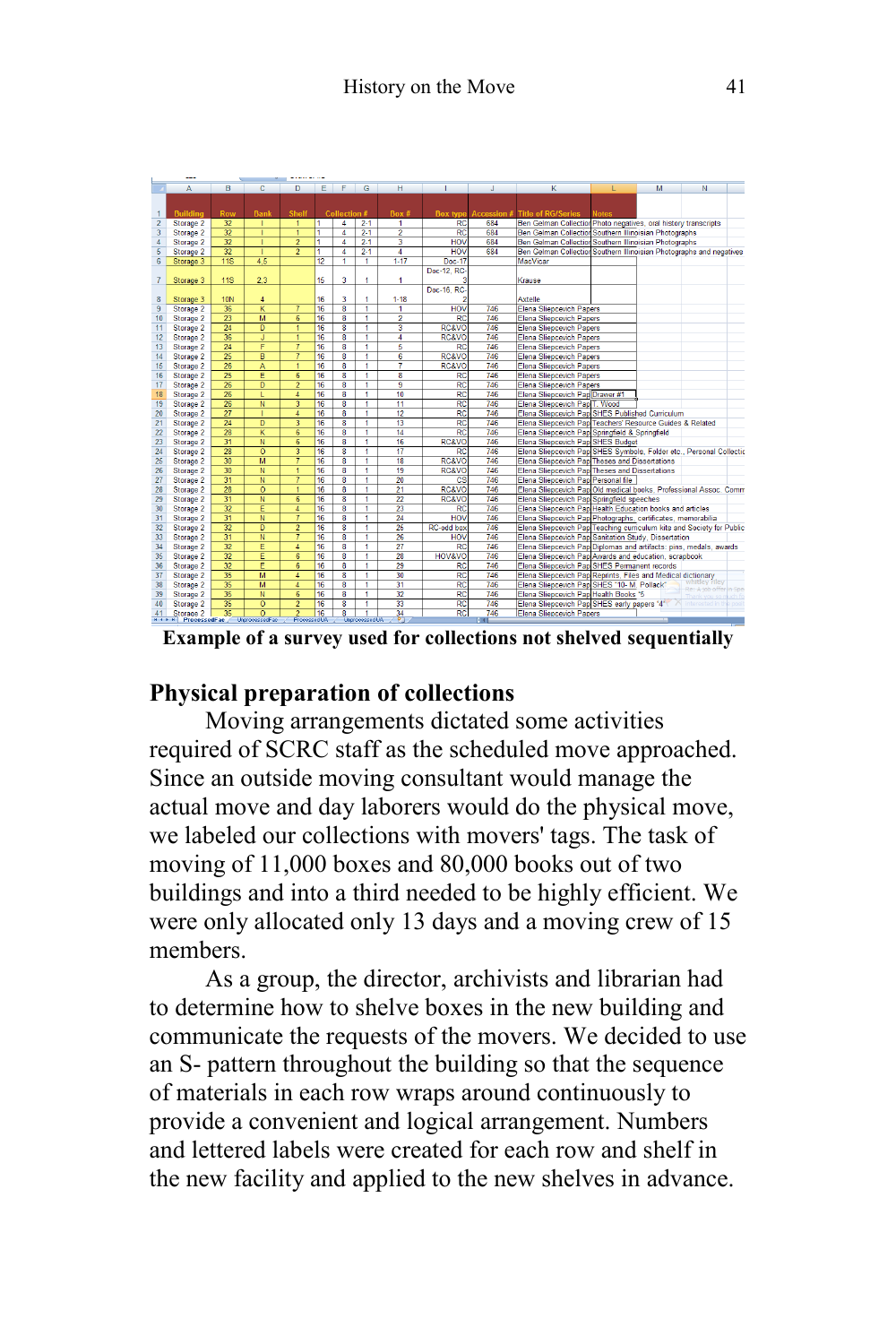This greatly improved the process of communicating with the moving manager, allowing everyone to refer commonly to rows by number and to determine easily that a certain box should land at a certain location in the new building. The manager planned for more than one area to be shelved simultaneously, providing him a method of verifying the desired spacing. Row numbers were laminated and affixed using removable tape and Velcro, so that we could easily rearrange and re-use them as needed.

#### *Cleaning*

l

Before moving any item into the new space, we made sure that the storage spaces and shelving had been cleaned appropriately. Because of the amount of dust and dirt left by the renovation that settled on the shelves, we had to have them cleaned twice. If a moving company or a library relocating service is used for the move it is best to find out whether they will clean the boxes. If not, local staff will need to wipe down all surfaces using reusable microfiber cloths which can be found in most hardware stores.<sup>10</sup> We were told only a month before the move that SCRC staff would be the ones cleaning and dusting the boxes. The Preservation Librarian demonstrated how to properly dust the materials and boxes to staff and student workers. Each

http://preserve.harvard.edu/guidelines/cleaningrarebooks.pdf (accessed April 26, 2010);University of California at San Diego Libraries Preservation Department, "UCSD Stack Cleaning Procedures," http://orpheus.ucsd.edu/preservation/bstclean.html (accessed April 26, 2010); University of Washington Libraries, "Stacks Cleaning Procedures," http://www.lib.washington.edu/Preservation/clean.html (accessed April 26, 2010).

 $10$  For more information on general cleaning and stacks maintenance, see the following: Preservation 101, "Collection Maintenance," http://www.preservation101.org/session5/expl\_maint.asp (accessed April 26, 2010); President and Fellows of Harvard College, HUL Weissman Preservation Center, "Library Preservation at Harvard: Cleaning Rare Books,"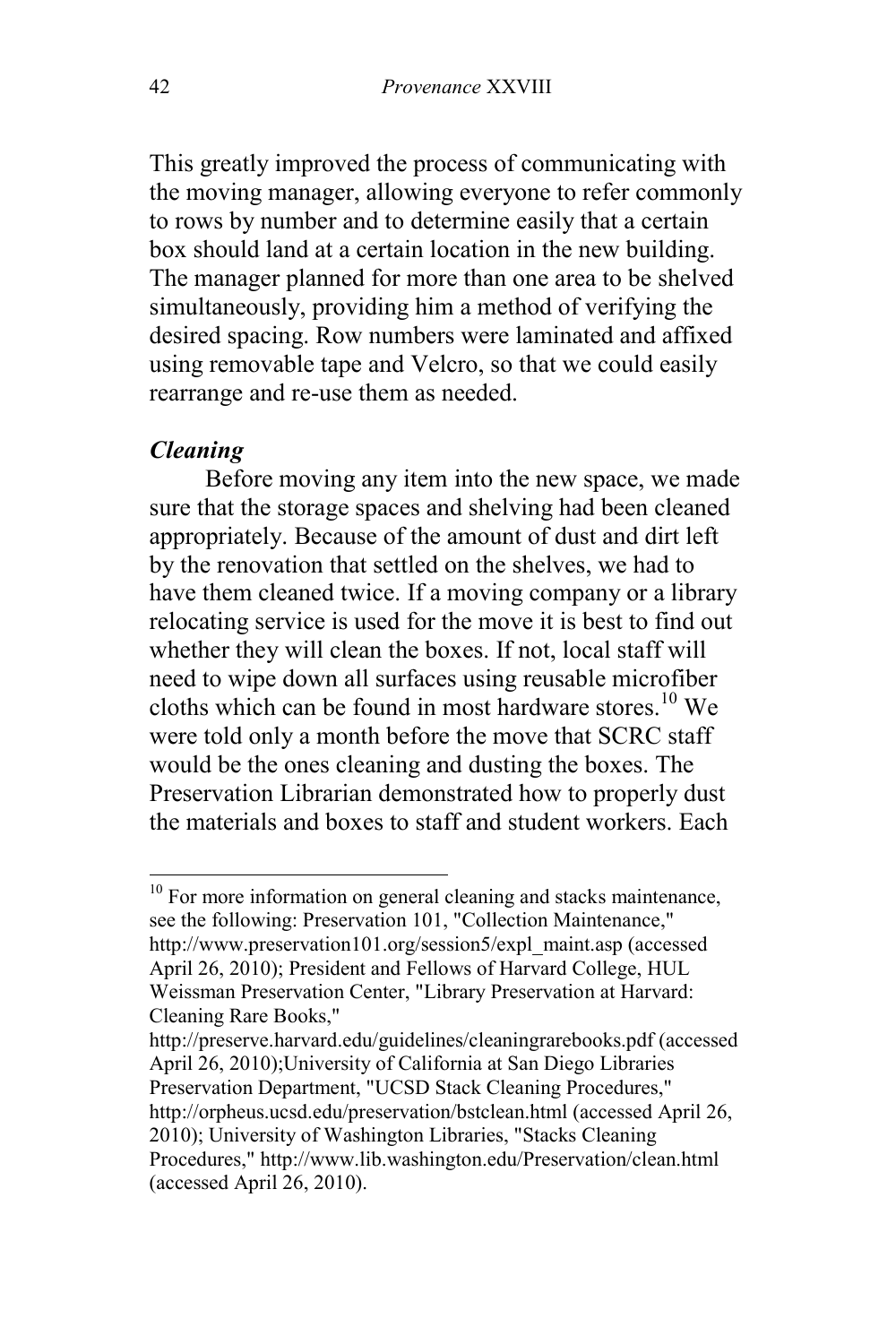archivist or librarian was in charge of cleaning the materials on their own shelves with the help of shared student workers. Then, two weeks before the move, we were told that the day laborers would clean the materials and boxes as they were moved. Staff passed on the training they received to the day laborers. We had to double check to make sure that labels were not knocked off during dusting. If a label was not adhered correctly, the cloth would catch on the adhesive and pull the corners off.

To insure that we would have enough cleaning supplies, we purchased items a month ahead of the move. Some stores will only keep a certain number of items in stock and this gives them time to order more. Microfiber cloths proved to be a difficult item to find. We purchased ones made for car washing and had to make several trips to the only store that had them, as we kept buying out their stock.

#### *Packing*

Before we moved boxes, we examined each to make sure that the items were packed correctly and would not shift. Some of the storage boxes required spacers because they were not full. Fragile, breakable items like glass, glass negatives, ceramics, and plaster pieces were packed and padded securely.

As we packed the items, we had to keep in mind the exact route that these materials would travel. One of our storage buildings is located across town. To get to the library, the moving trucks had to drive through a gravel parking lot and over railroad tracks. The Preservation Librarian asked if the drivers could take a second route that would avoid the train tracks but the moving manager stated that there would be no problems going over the tracks. As a precaution we did triple check the packing of fragile materials to insure their safety. For some of the items, we were still not comfortable with the driving route. At the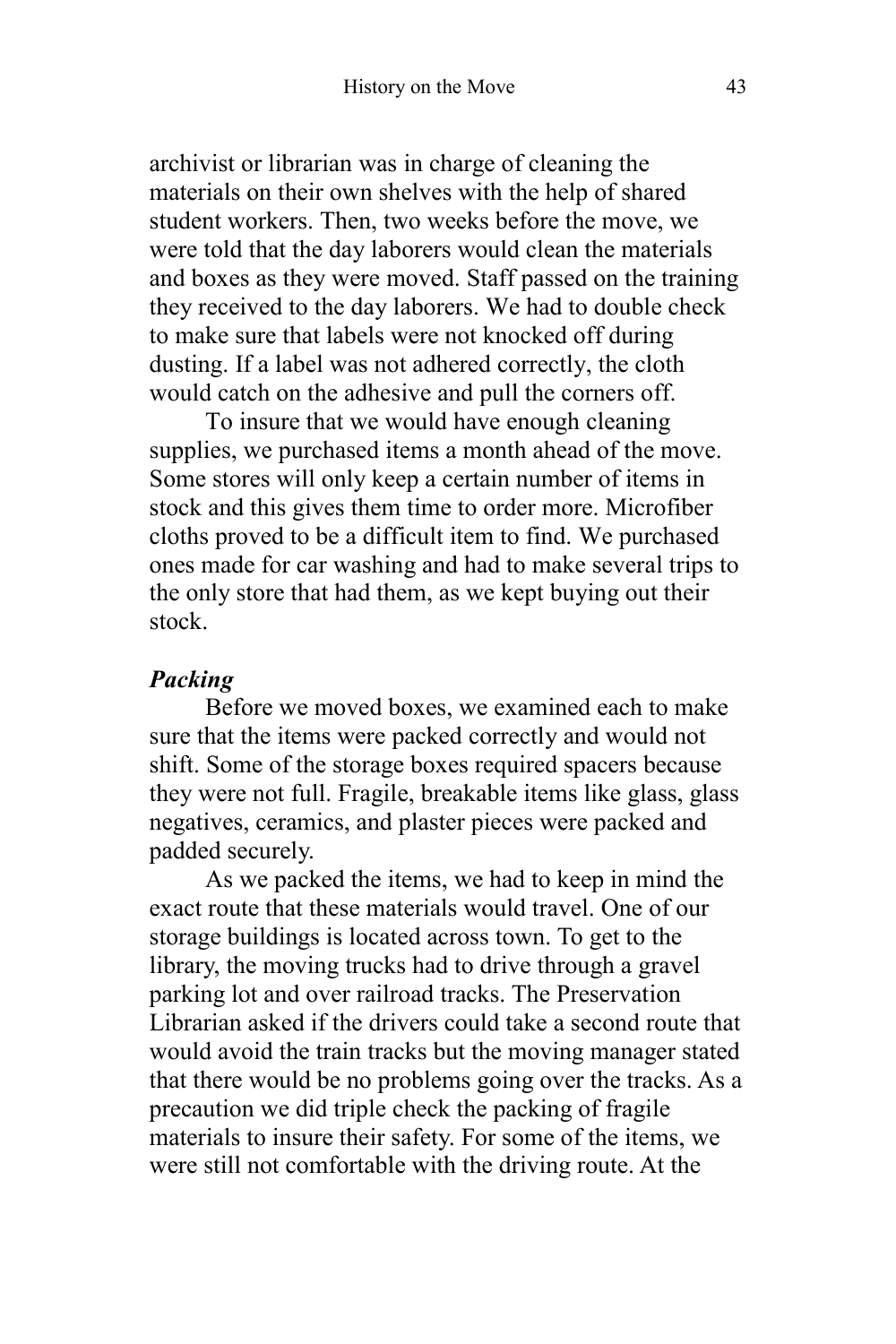request of the SCRC Director, the Preservation Librarian moved boxes of glass slides, glass negatives, and a plaster death mask in a separate vehicle.

Items that were less fragile, such as archival boxes, were placed in **"**speed packs**"** on dollies and/or on carts that were then stretch-wrapped. Bound volumes and books were placed on carts and stretch-wrapped.



**Example of speed packs being loaded onto a truck**

#### *Additional Packing Tips*

Spacers can be purchased from most archival suppliers. In addition to large quantities of spacers, we also used scraps of acid-free board leftover from projects in the Conservation Lab. Boards were cut to standard box sizes and inserted by staff and students workers as they worked in the collections. Maps, posters, architectural renderings, and other large format items often housed in map drawers could remain in the map drawers during the move. Our movers decided to remove the drawers from the cases before moving the cabinet. Though this was understandable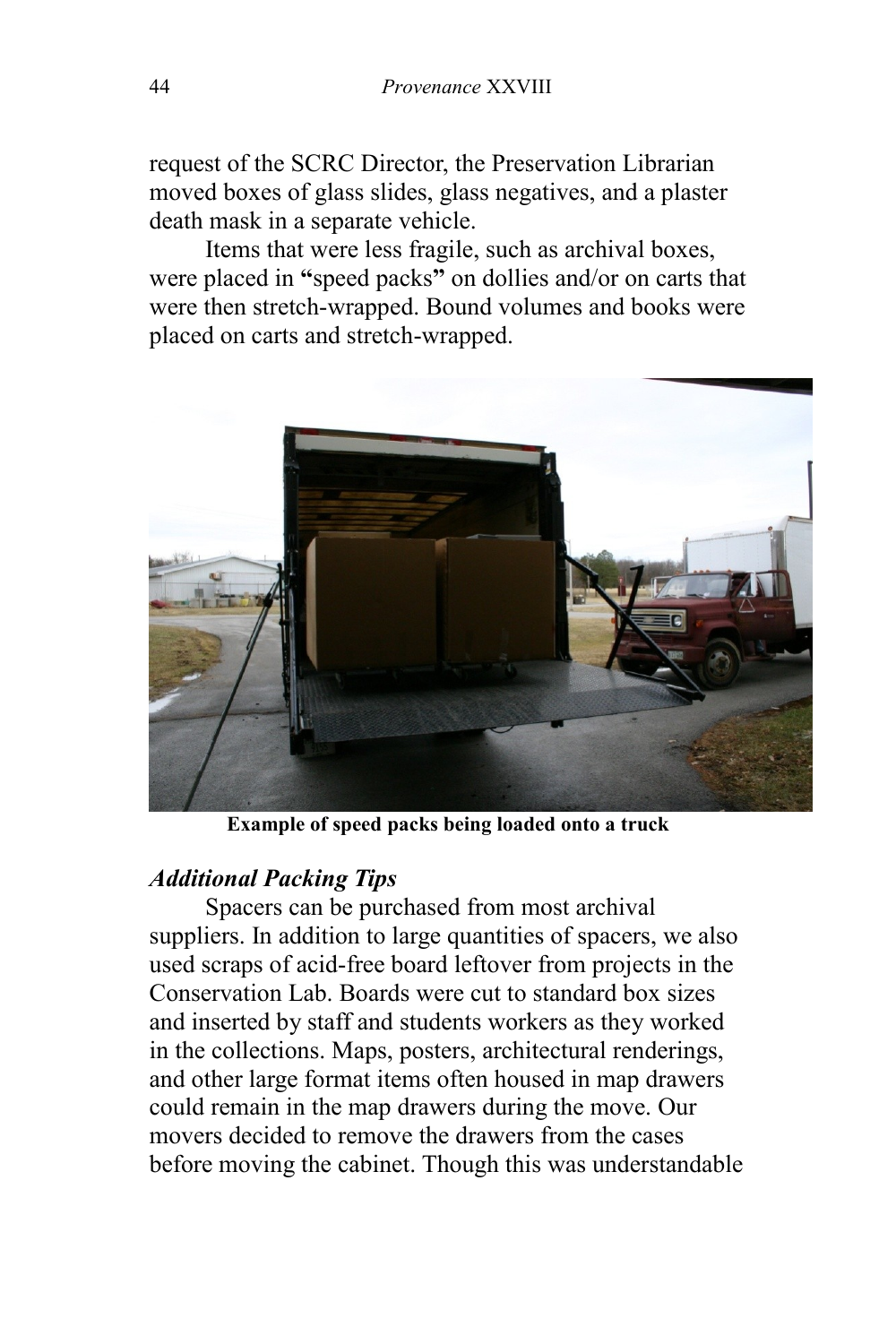to reduce the weight, they proceeded to stack the map drawers on top of one another without paying any attention to the content inside or how the drawers sat on top of one another. Luckily, no damage was done.

Oversize document boxes were packed and transferred in the "speed packs." While the standard document boxes packed together tightly in the speed packs, the odd size of the oversize document boxes allowed for only so many boxes per row. Without padding, the boxes shifted in the carton and became a headache for the movers.

Films, video, and audio were housed typically in sturdy boxes. They were packed tightly and to the top of the box to limit shifting during the move so that the tapes/film would not get tangled. However, the weight put stress on the boxes, which bulged at the bottom. Boxes endured further stress when the movers stacked the boxes on top of each other.

# *Moving Tags*

To reorder boxes during the move in a planned manner, they need to be labeled with colored and/or numbered moving stickers that indicate the new sort-order at a glance. In our case, these labels were provided by the moving company.



**Colorful tags make it easier for identification**

Special movers' tags serve the dual purpose of creating a straightforward numerical sequence for shelving boxes and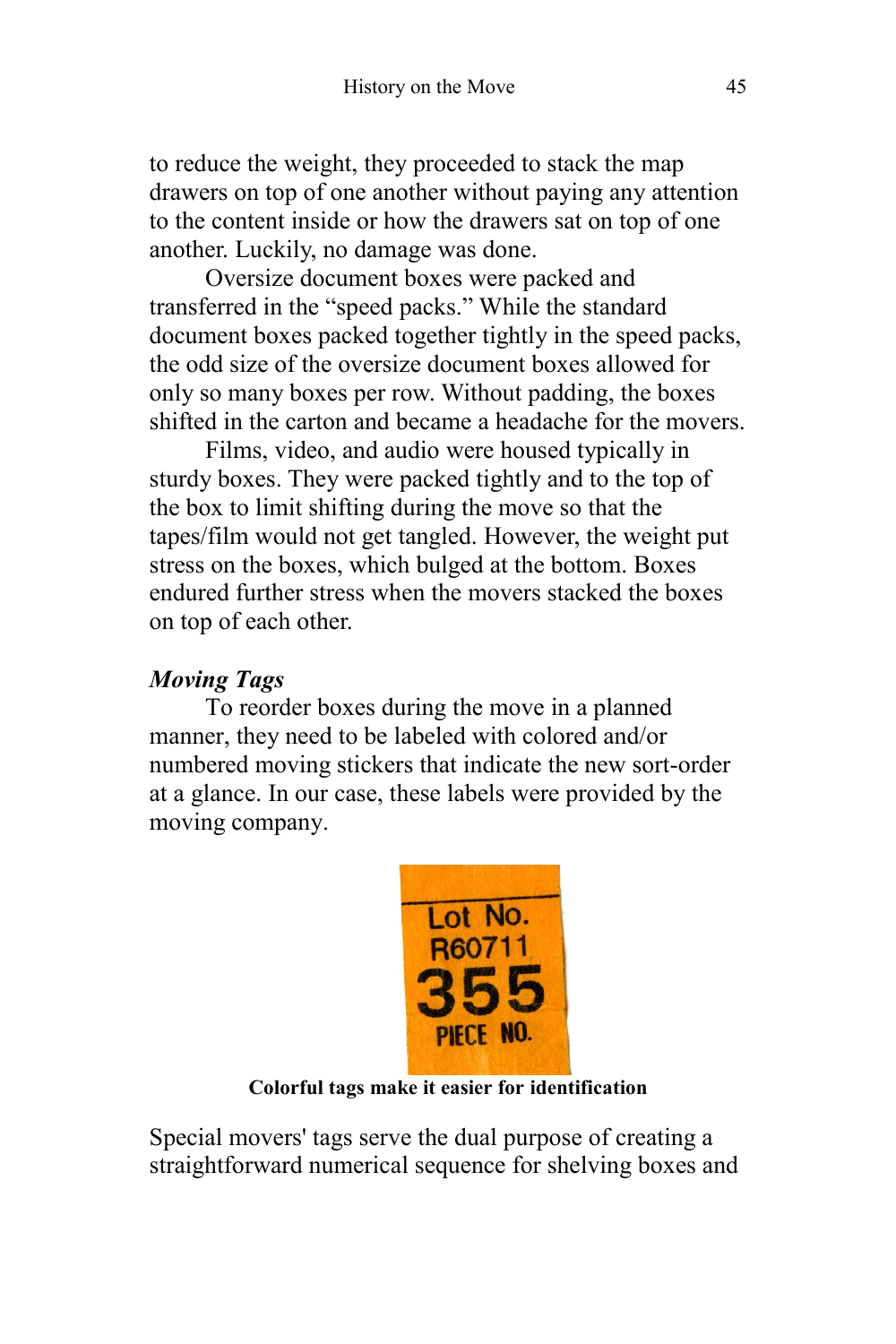identifying gaps from missing or misplaced boxes for the new space. They can also be used to indicate intentional spacing gaps by adhering several tags to one box. Larger spacing instructions for our movers had to be noted separately in shelf increments using large, brightly colored half-page flags affixed to the last box before a gap indicating the number of shelves to be left empty.

The moving manager offered to take care of all of the custom tagging of our collections for the SCRC move. Two weeks in advance of the move, he sent a lone assistant with the tags. We recognized immediately that the assistant could not accomplish his task alone in the time allotted and proposed a supplemental plan. SCRC staff would take over the custom tagging of the entire university archives, photographs and manuscript collections, leaving the smaller and more sequentially shelved political and faculty collections to the mover's tagger.

However, even under this plan, which called for all hands on deck assistance and 17-hour work days on the part of the SCRC archivists, there was only barely enough time to finish in two weeks, with almost no time built in for archivists to check the work or address any large problems, such as custom tags applied to the wrong boxes or applied out of sequence.

Our sequential mover's tags came in reels of 500, so in order for multiple people to apply tags simultaneously, the collections had to be broken down into precise sections of 500 containers and each person had to tag precisely those designated 500 boxes without adding or skipping anything. Our lack of a collection-ordered shelf sequence in the storage buildings complicated the task. If a box was missing, difficult to identify, or located in another building, a tag number on the reel would still have to be removed in order to get at the next number. So each tagger kept a collection of tags affixed temporarily to a sheet of Mylar, set aside in this manner to be applied later to any missing,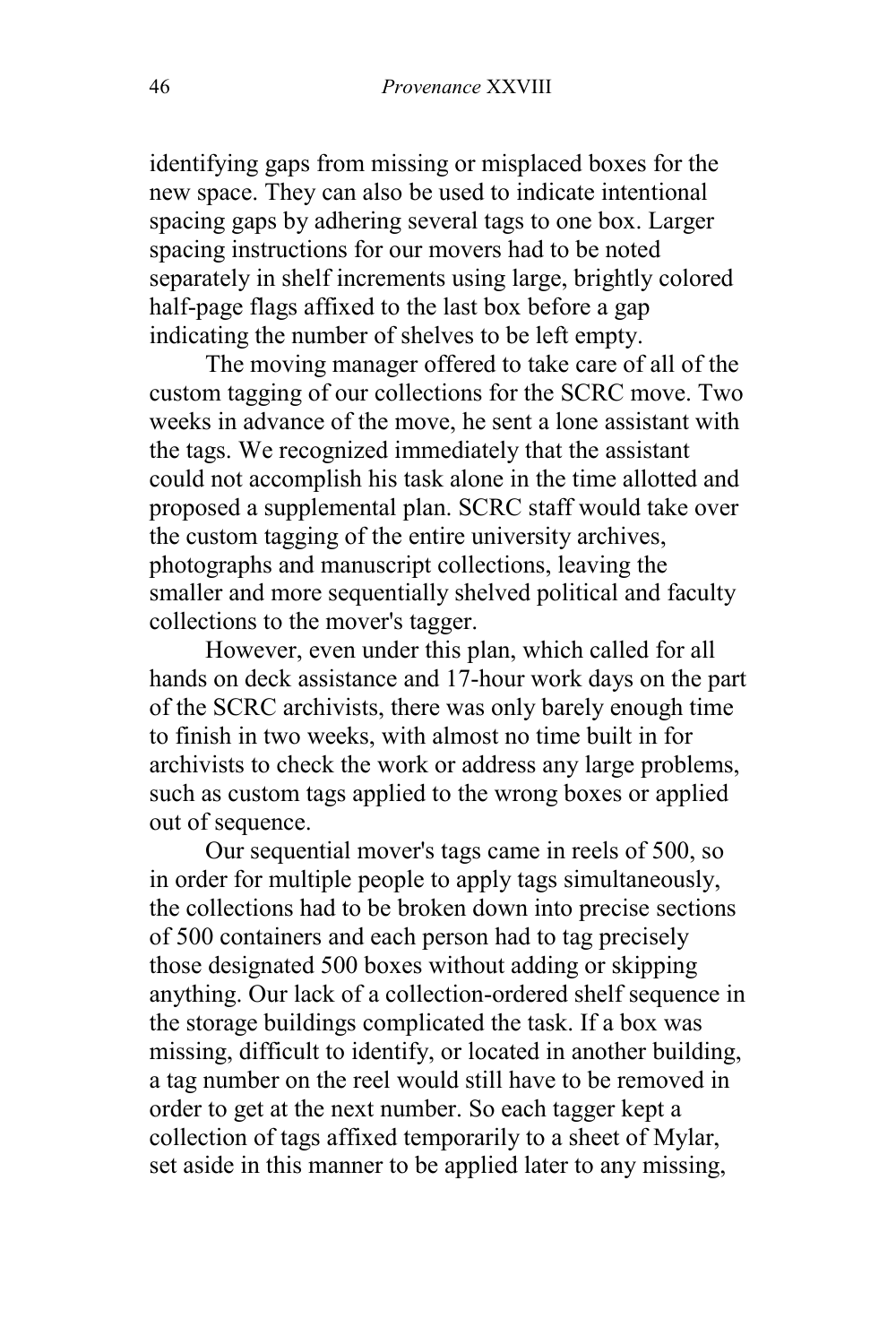off-site, or problematic boxes. Sometimes large strings of sequential boxes from the same archival series were spread out between different buildings. Nearly every tagger at one time or another missed a box or string of boxes early in the day and created a major sequential error that involved painstaking after-hours correction.

At the end of the two-week tagging crunch, the move manager arrived to prepare the moving crews. Looking over the tagged collections and considering the complexity of the sequence, he decided to take reordering the collections out of the moving project. Since reordering the collections as part of this move was originally his recommendation we found this to be unspeakably frustrating. Instead, a compromise was reached whereby together the move manager and SCRC staff would give reordering a try.

The new plan called for the university archivist and two students to remove boxes from the shelves in the current buildings and stack them in the new tag number order in the widest part of the aisles, ready for the movers to pick up each day. Fortunately, after several days and nights of such presorting, the move manager had a chance to get to know the day laborers who formed the moving crew, realized that they could manage to put the boxes in number order themselves, and released the SCRC staff. He ordered that the move carry on as originally planned, with reordering included.

#### **The Move**

The decision to continue to provide reference services while planning for the move meant that thinly stretched special collections areas were stretched even thinner. As part of planning for the move itself, we now had to decide whether or not to attempt to continue to provide reference services while the collections were in actual transit. We quickly realized that it would be necessary to close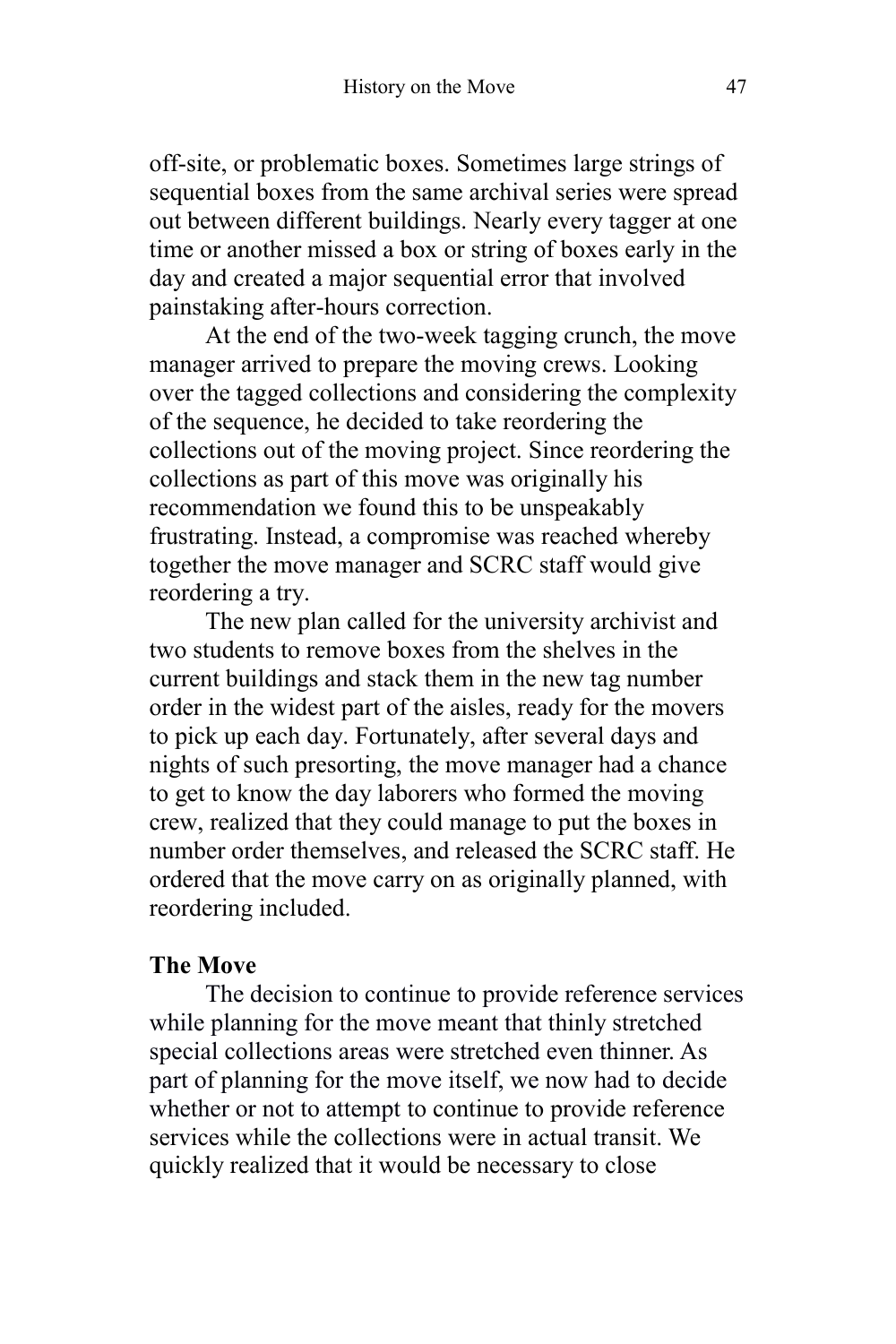temporarily. Once this decision had been made, we could publicize the move itself, as well as the reduction or closing of reference services, through the library's website, local press, and archival listservs. Pinning down an exact date was tricky, however. Other areas of the library were scheduled to move as well, and not every stage was going according to the original schedules. We needed to plan the move for a time that would not overlap with other archives areas, as well as a time when our staff offices would also soon be moved

Careful thought was given to planning what path the materials would take from their current location to their new location. The move coordinator and staff identified weaknesses in the flow path within the two facilities, such as tight corners, current location of loading docks, size of doors, and other logistics. The Preservation Librarian trained the movers/day laborers in how to handle the archival collections. She reviewed the care and handling guidelines as well. Finally, we prepared general instructions to ensure that everyone could accurately and safely move our collections (see appendix A).

Both storage buildings housing items had reasonable overhangs at the loading dock so that the materials might not get wet during loading. The problem was that our newly renovated library did not have any kind of overhang for unloading. As soon we realized it was going to rain, the Preservation Librarian and the Library Administration asked our university's Construction Management Services to erect a temporary canopy of two by fours and a plastic tarp. Though it might sound precarious, the canopy helped immensely and has even weathered an "inland hurricane" since its construction.

Three staff members and the move manager coordinated the move, one individual in each designated area, working with the laborers. Two staff members were located at our two off-site buildings, at the loading docks.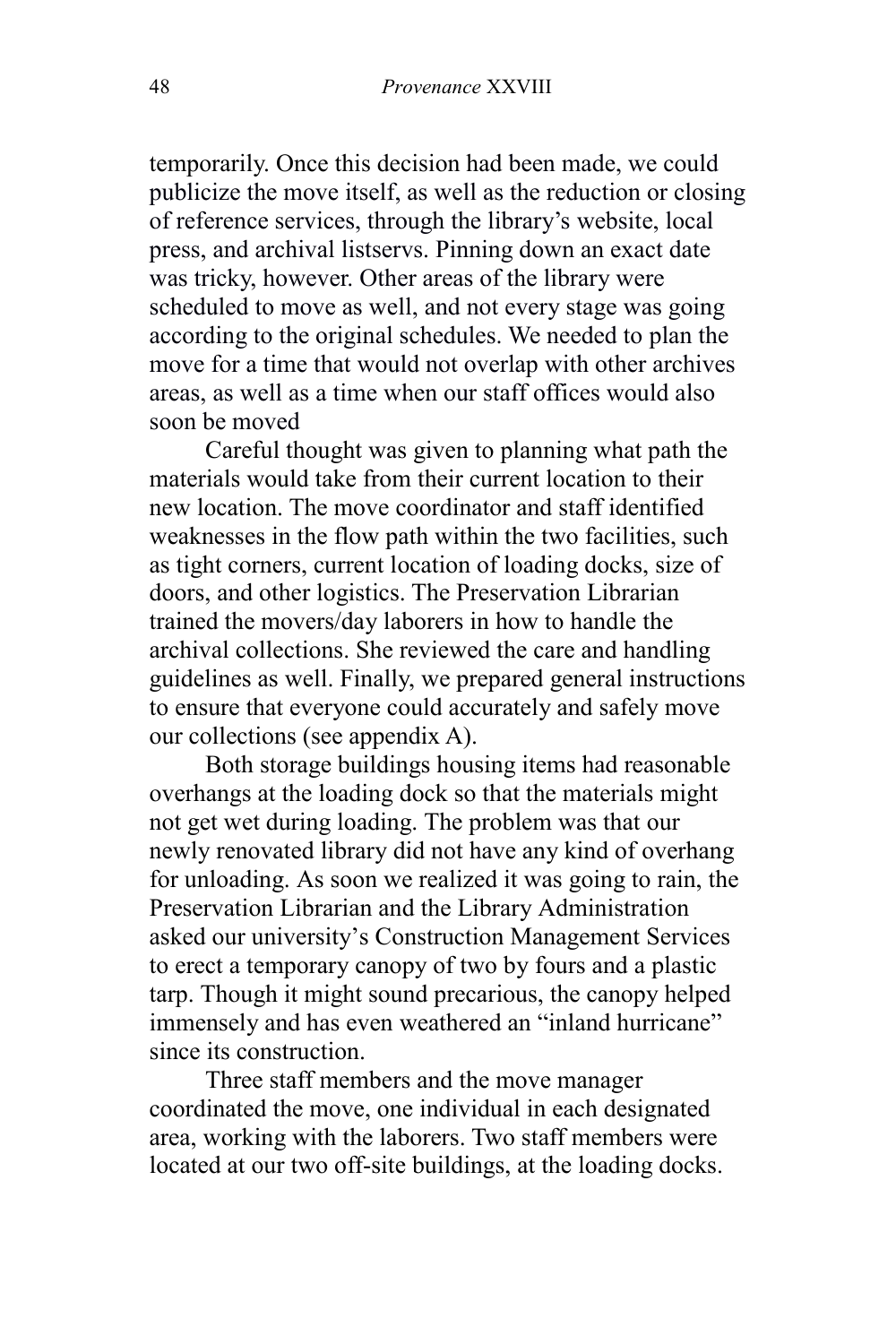At the new building, a staff member verified the arrival of each shipment and dispatched it to the stacks to be unloaded. As a final point, the move manager remained in the new stacks to check off the arrival of the boxes and see that the materials were placed on the shelves correctly.



**Loading dock canopy built for SCRC move. Photo courtesy of Julie Mosbo.**

As the materials were moved, we also had to coordinate the transfer of staff, files and equipment to the new facilities. Institutional records and staff files had to be counted and marked. This was an excellent opportunity for staff to deaccession or weed out old administrative and personal records before moving into their new space. Lastly, we synchronized the transfer of telecommunication and data lines, working with our IT department to move computers, printers, servers and other equipment.

#### *Security*

Security remained our top priority during our move.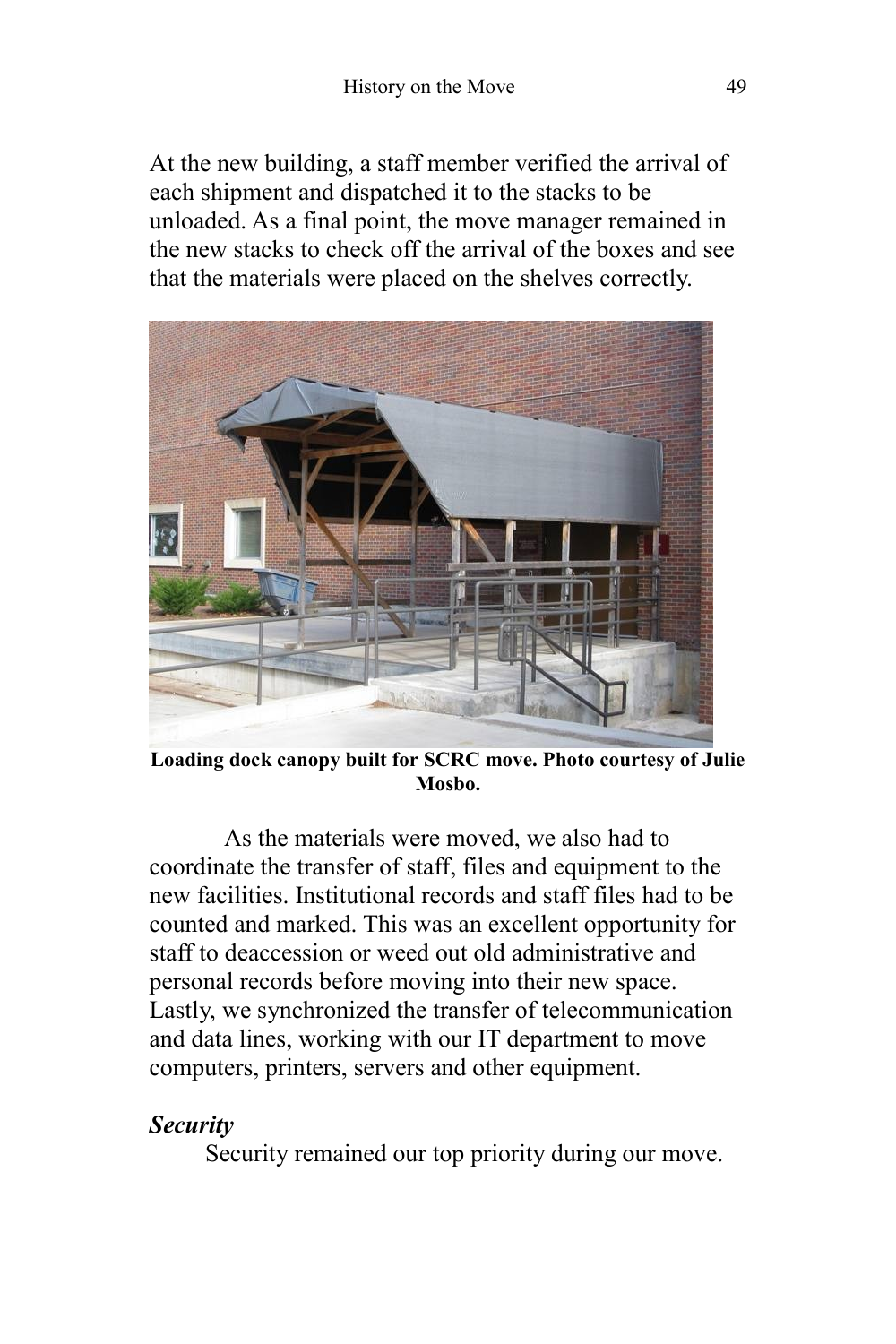Staff was present at all times to ensure that unauthorized individuals did not wander into either the old storage location or the new space and to became familiar with all of the movers. Staff was stationed at both the old storage locations and the new space to watch over the security of the collection and prevent theft or mishandling.

The move manager and the movers were instructed that special collections items could never be left unattended. The day laborers had set start, stop, and break times on a schedule so that they did not leave items on the truck while they went to lunch, took breaks or left for the night.

#### *Quality Control*

As the materials settled in our three floors of stacks areas in the renovated library building, we began to make a final inspection of the old space to ensure that collections, office files and equipment had not been left behind. In the first pass, we found15-20 tagged boxes that had simply been missed and another 30-40 boxes that had been left out of our moving plan altogether, all of which we still hoped to take with us to the new facilities. The movers were accommodating. They asked that we transport any overlooked boxes to the loading dock of each building and stack them up ready to transport to the new building. After they finished work on a different section of the library, they picked up the boxes and dropped them off for us. While the moving crews would not return to shift as needed and intershelve the missed boxes, the Library Dean arranged to provide a local laborer to assist us with that task a few weeks after the move.

Once settled in our new home, we needed to create new shelf lists. Pre-move shelf lists were easy to convert to that purpose. A single student assistant could be set to work checking the new shelflist against the stacks areas to make sure all of the materials had arrived and been shelved in the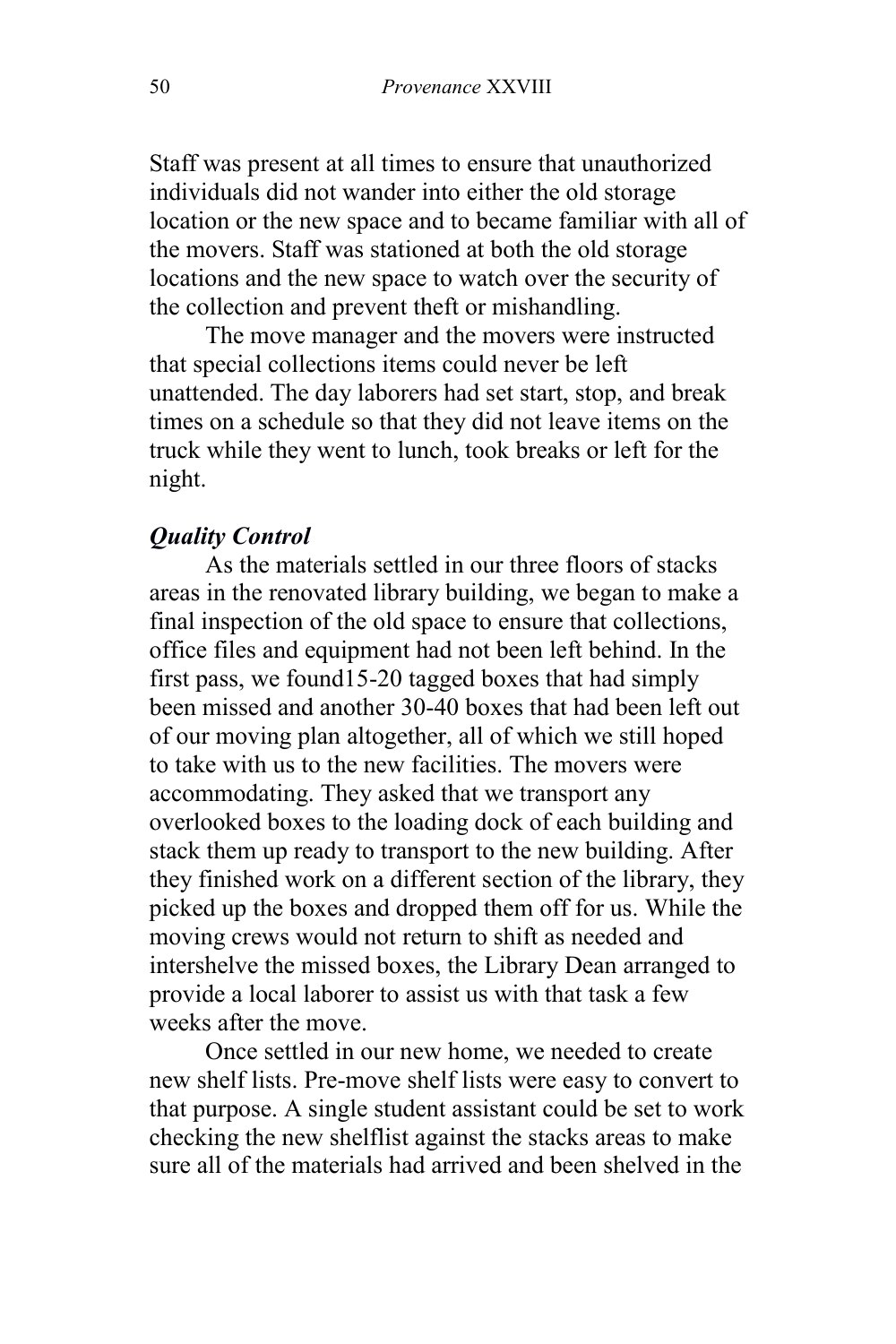desired order. It turned out to be very important that we started this process *before* the moving crews had disbursed or departed from the library, because immediately we ran into a major error. Due to a miscommunication, the move manager had instructed the crews to ignore all spacing directions for the second floor stacks area. This meant that over six thousand boxes had been shelved with no allowances for growth space.

After we caught the error, the University Archivist helped the consultant to draw up a clear and logical plan for a moving crew to fix the error in a way that would minimize labor and additional expense. It did involve one evening of work to resolve. The university archivist applied neon-pink paper flags to the boxes that should have preceded spacing areas, and a skeleton moving crew worked on spacing the boxes out accordingly over the next two days. Later, we learned that the moving tags were not removable and would tear the boxes. The Preservation Unit trained one of the extra help staff to remove the moving tags. During the previous move before the renovation, the mover's adhered tags to actual items, including oversize leather bound books. Now, tags and adhesive were removed using microspatulas and special erasers. No long term damage had been done.

#### **Returning to Business as Usual**

Long before the staff had recovered, the time arrived for returning to normal services and reopening the archives to public visitors. Our researchers enjoy our state of the art reading room. However, over the first two months some of the novelties of the new work space came with minor trials. Old systems of retrieval no longer worked and call-slips had to be redesigned. Reference resources were rearranged in the reading room and workroom areas. Tasks that were once automatic and immediate at first required extra time. We had to develop new divisions of labor and protocols for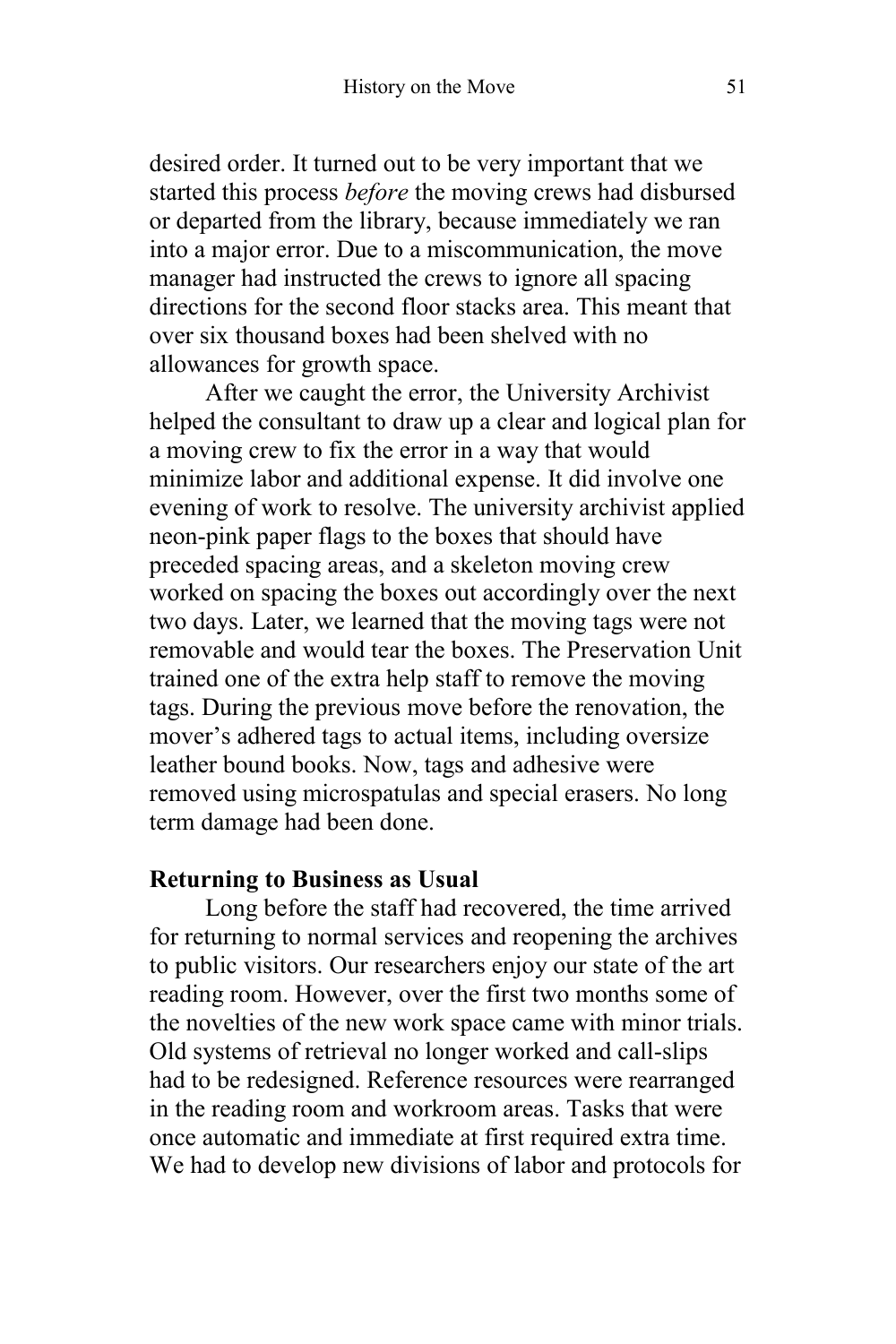staff to follow in accessing archival materials of various formats.

The new building came with new rules regarding noise or designated areas for eating and drinking, among other sensitive daily issues. New keys and electronic keys were issued. Elevators, lighting, and computer networks did not function smoothly right away. Staff members were frustrated and exhausted, having run one gauntlet only to find they had started another, possibly longer one.

The Director found it to be a good idea to increase communication with staff at all levels to assure that new policies were realistic, convenient, and functional in practice. It was cumbersome to attempt at this busy stage to resolve everything in formally scheduled meetings, but informal casual communications were helpful on all sides.

In the renovated Morris Library, SCRC has more storage space, individual offices for archivists, a workroom for processing, a workroom for digital projects, and a state of the art reading room―a total of 20,276 square feet. In all, over 11,000 cubic feet of manuscripts and archives and 80,000 volumes of rare books were brought back to campus.

The move was not over until we were all satisfied, and this took a while. We had to prioritize necessary tasks and formulate a realistic timeline. We acknowledge that this was a very stressful project for all involved. But it felt good to celebrate and thank all those involved. In fact we celebrated with a glass of champagne and invited the Dean and other library personnel involved. It took a while for the sense of a smooth workflow to return but the excitement of being in a clean, well-organized work place has yet to grow old.

**Pam Hackbart-Dean** has been the director of the Special Collections Research Center at Southern Illinois University Carbondale since 2006. Previously she was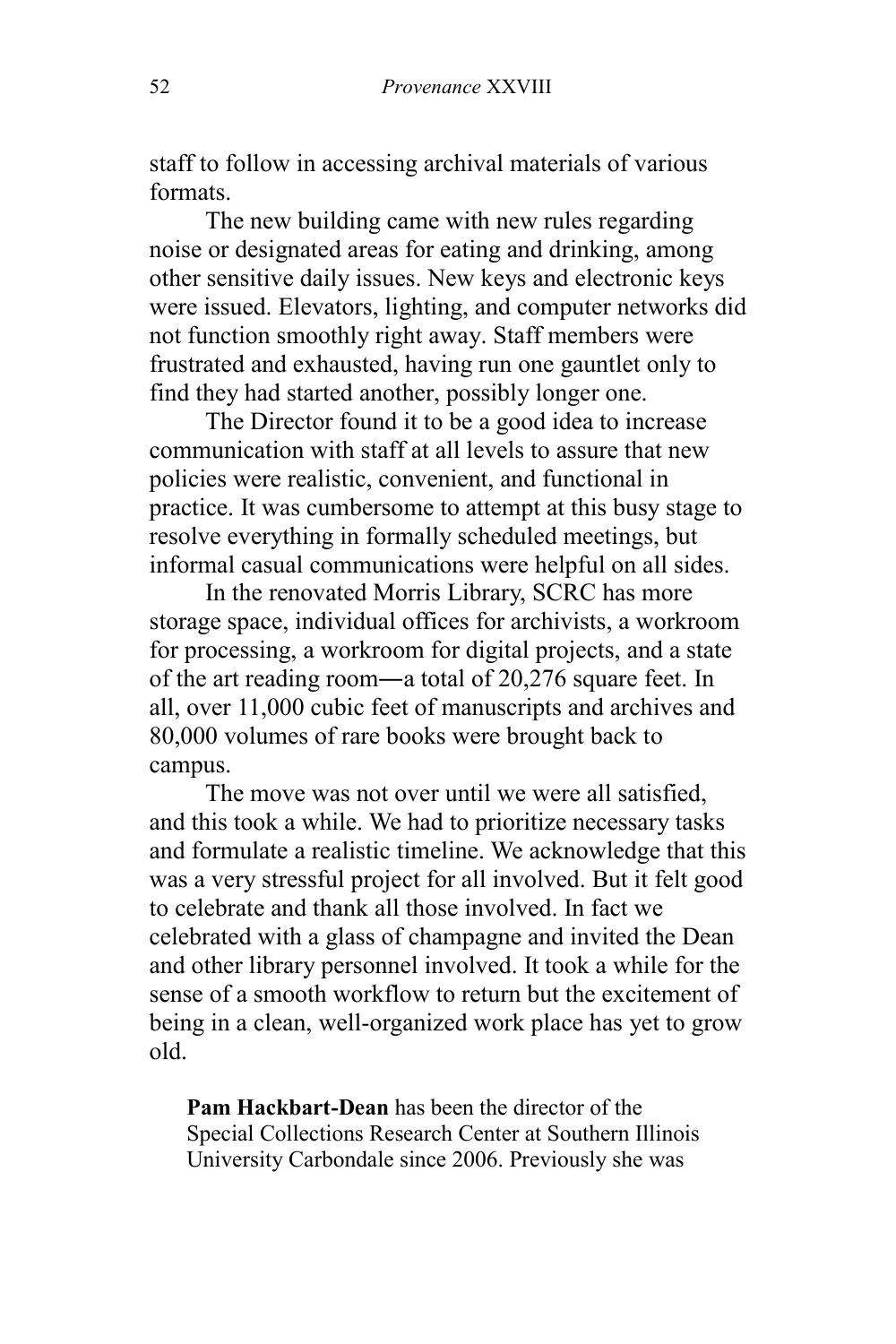head of the Special Collections & Archives at Georgia State University and assistant department head of the Richard B. Russell Library at the University of Georgia.

**Leah Agne** has been the university archivist at Southern Illinois University Carbondale's Morris Library Special Collections Research Center since 2006. She is a graduate of the MLS special collections program at Indiana University Bloomington.

**Julie Mosbo** has been the Preservation Librarian at Southern Illinois University since 2008. She received her MLIS from the University of Wisconsin-Madison and a CAS in Preservation Administration from the former Kilgarlin Center for the Preservation of the Cultural Record at the University of Texas - Austin.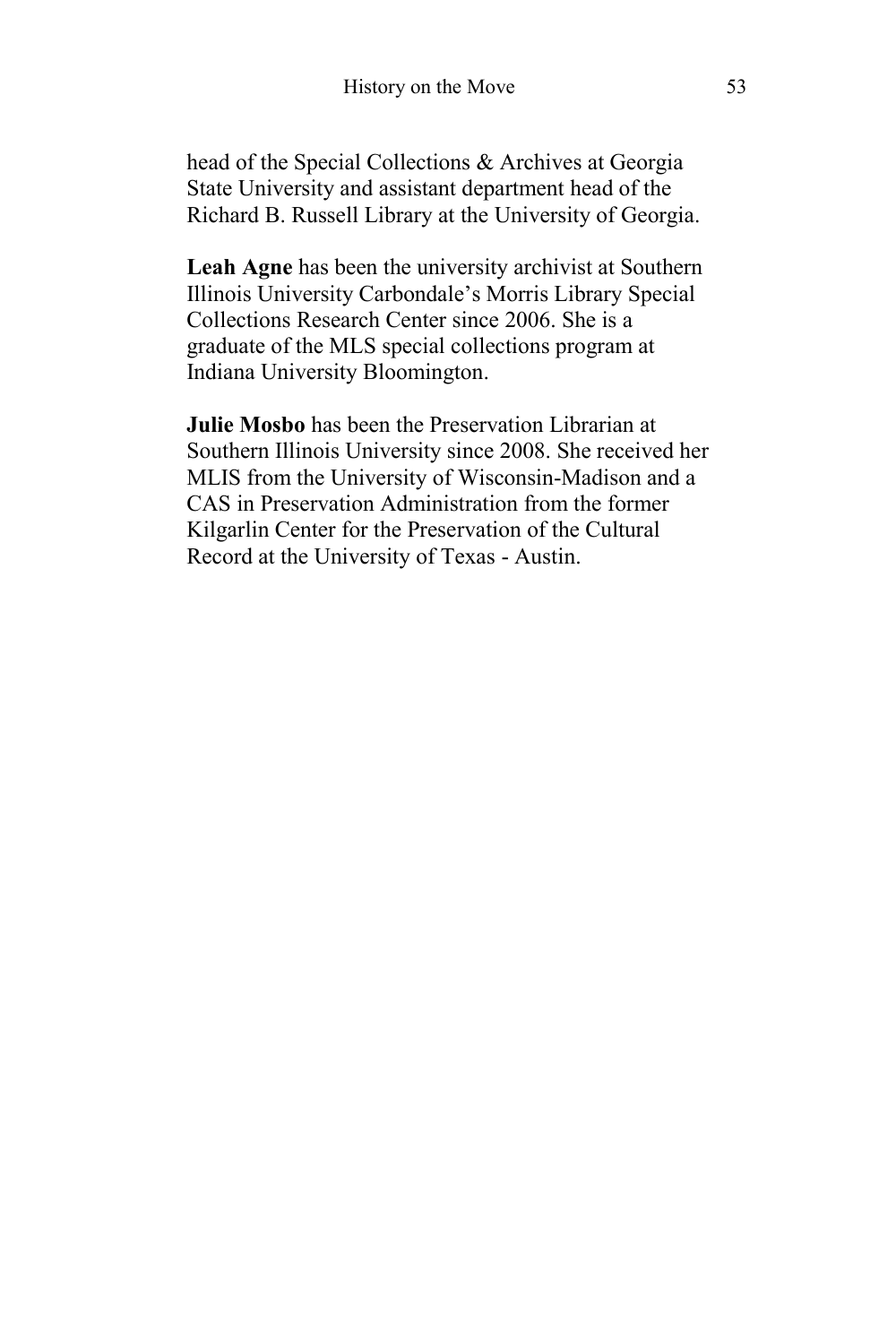## **APPENDIX**

(This is an example of what was developed at Southern Illinois University Carbondale<sup>11</sup>) **Instructions for Movers Special Collections Research Center Southern Illinois University Carbondale**



# **General Instructions:**

- **I. Move**
	- a. The move includes, but is not limited to, office contents such as files, books and general office/business related items. Except as noted, the primary office furniture for each staff will not be a part of the move. The move will consist primarily of box transfers consisting of items including staff files and workstation contents. SCRC has 10 vertical file cabinets (legal).
	- b. The move includes moving and unloading all collections consisting of 11,000 cubic feet of paper records and photographs housed in boxes; 40,000 books (*shrink wrapped and placed on book trucks by SCRC staff prior to move*) onto shelves as directed by SCRC staff.

#### **II. Standards**

 $\overline{\phantom{a}}$ 

- a. Moving vehicles must be enclosed―not open to the elements in any manner―when transporting materials for SCRC.
- b. At no time shall the Mover leave University

 $11$  These instructions were customized using the following sources: *Request for Quote* Moving Services, Office of the Secretary of State, Georgia Department of Archives and History, circa 2004 and Wilsted, 140.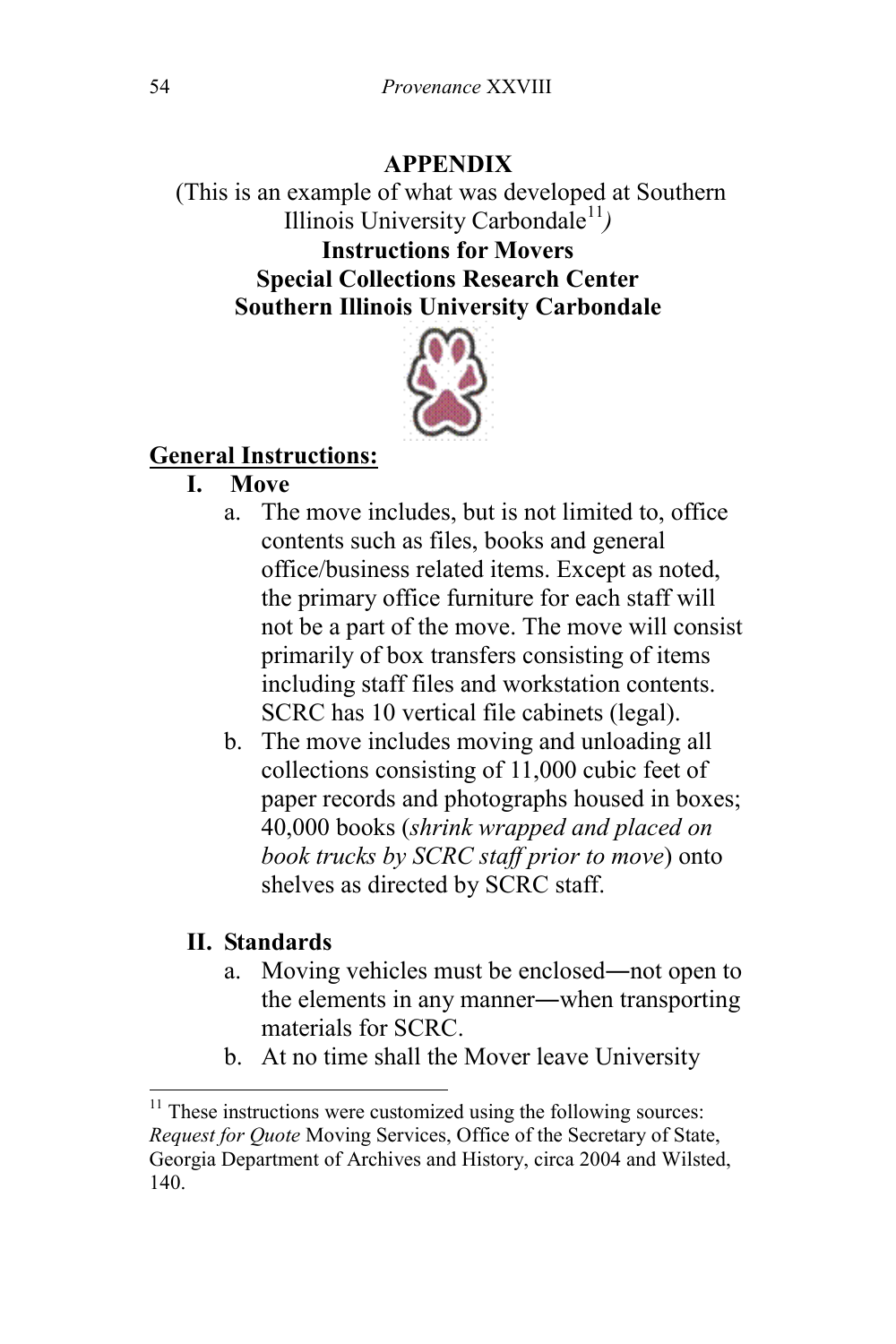property unattended or in unsecured areas.

- c. No smoking, eating or drinking (even water) on the premises, as well as in and around vehicles transporting holding of SCRC.
- d. Move will be halted during inclement weather or any other emergencies.
- e. Materials must be well cushioned against shock, vibration, rattling, shifting and jostling
- f. Secured in a non-damaging manner to protect from falling out of the transportation devise
- g. Transported on devises designed to minimized the danger of toppling
- h. Transported on devises designed to withstand the weigh load of the records
- i. All boxes must have on labels securely--No adhesive labels or tags shall be applied directly to book collection under *any* circumstances. In cases where volumes must be individually tagged, this will be done by inserting flags in text blocks.
- j. Boxed records should remain oriented horizontally or vertically as they are currently stored or as instructed by SCRC staff
- k. Books that are shelved upright in their original locations will be shelved upright in their new locations unless flagged by SCRC staff. Books that were shelved flat in their original location will be shelved flat in their new location unless flagged by SCRC staff.
- l. All materials will be placed on shelves according to instructions from the SCRC staff.
- m. Movers will need to be focused on accuracy in reading and placement of the boxes and focused on physical condition of the boxes (damaged boxes must be replaced—task to be performed by SCRC staff as needed).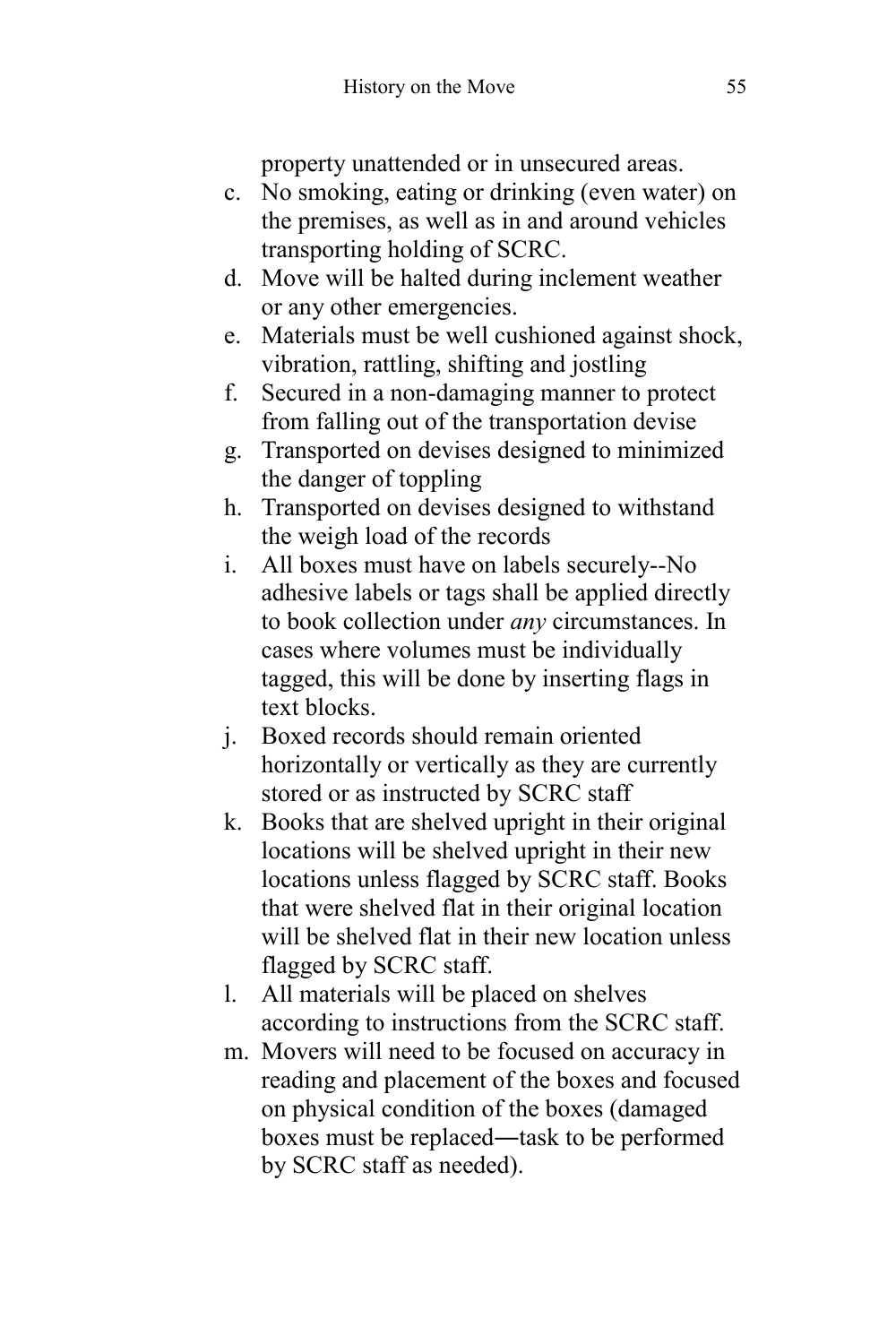n. Shelving heights may need to be adjusted in some areas―movers will work with SCRC staff on making determination of change.

# **III.Safety**

a. The mobile shelving units in Storage 3 and in the Morris Library basement are moved with a hand crank system. These units weigh several tons when they are full, so it is essential to be aware of others in the aisles when moving the units. Always insure that no one is in the aisle before turning any of the cranks on the mobile shelving. Never attempt to move more than one aisle at a time.

# **IV.SCRC Staff**

- a. SCRC Staff will be available during all work hours.
- b. All items in transit must have protective packaging and must be the correct size for the material inside so that they do not shift in transit.
- c. Damaged boxes must be replaced―as needed.

# **V. Security**

- a. All temporary staff must be supervised by permanent staff at all times
- b. Trucks/vans must be locked upon departure and unlocked upon arrival.
- c. The movers in cooperation with designated SCRC representative will follow the established route from the current SCRC location to Morris Library
- d. No records/collections will remain on the trucks over night.
- e. No archival materials are allowed in the same van/truck as the office files/furniture.